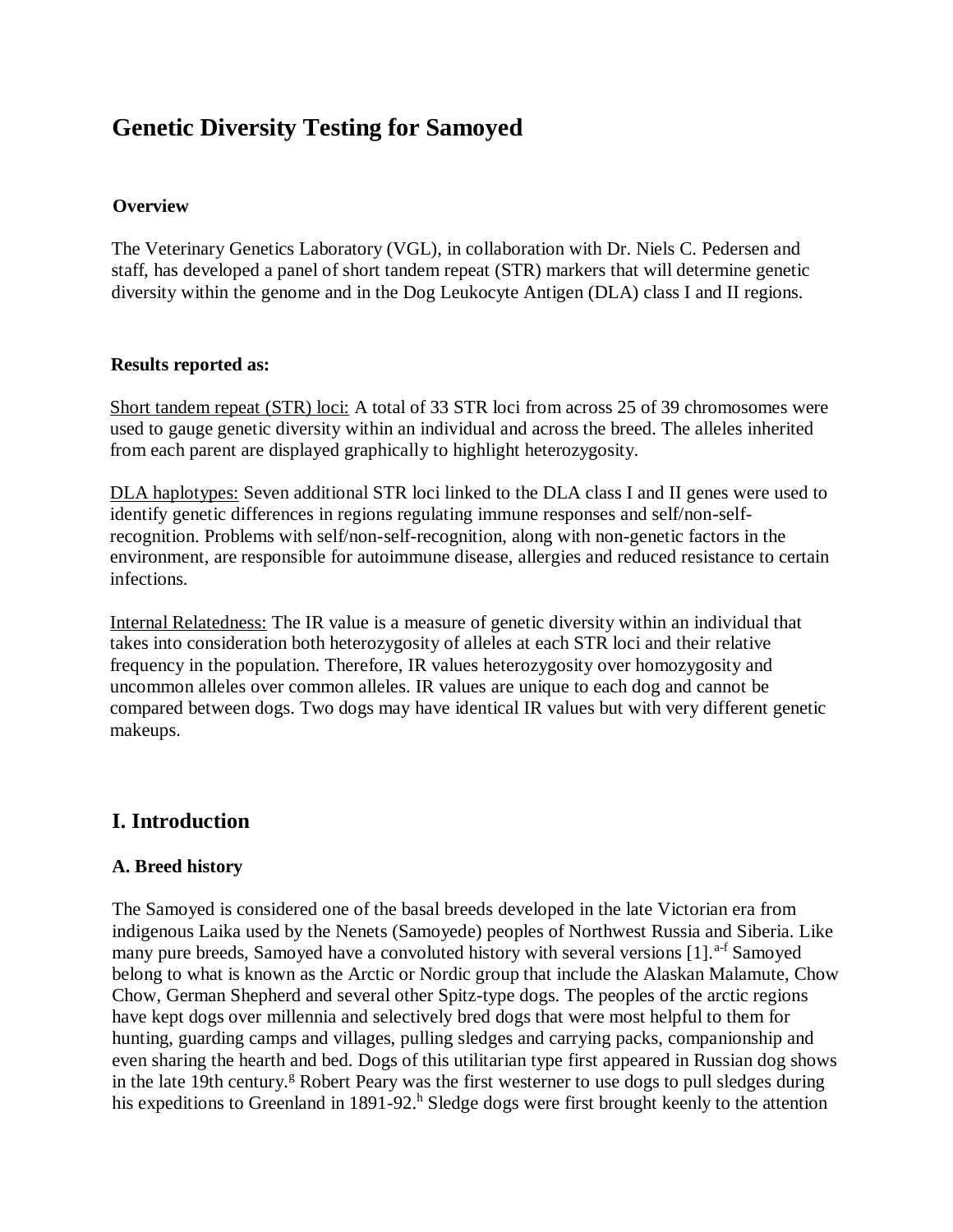of the Western world by Fridtjof Nansen, a Norwegian explorer who used teams of "Samoyedes" as sledge dogs during his 1894 expedition to the North Pole [2]. Although the breed traces its ancestry to these early sled and sledge dogs of the North, the modern Samoyed is largely an idealized and stereotypic version of a variety of rugged and thick coated medium-sized dogs that evolved in the arctic regions. However, with proper conditioning Samoyed are still very capable of pulling sleds.

The rise of the Samoyed in America and other countries was preceded in the UK by the activities of Sir Ernest Kilburn-Scott and his wife Clara.<sup>a-e, i</sup> The first foundation dog for the breed in England was a brown and white dog named Sabarka that was purchased by Ernest in Archangel, Russia in 1889 as a gift for Clara.<sup>i</sup> However, it was the white dogs that he encountered in his travels that caught his fancy and led them to purchase a cream-colored bitch named Whitey Petchora [1]. The offspring of these two dogs were bred by the Kilburn-Scott's and others and helped popularize the breed. During their stay in Australia from 1907-1910, the Kilburn-Scott's became involved in the plight of former sledge dogs returning from Antarctic explorations. Returning dogs were sometimes returned to sledge-dog breeding kennels in South New Zealand, but most were subjected to strict, long-term, expensive and therefore fatal quarantines in New Zealand and some were exhibited in zoos in New Zealand and Australia. Dogs saved from such conditions and environments were a common source of breeding stock for evolving Arctic-type breeds during the late 19th and early 20th centuries. Ernest and Clara brought several of these dogs back with them from Australia in 1910, including a large white dog named Antarctic Buck, which they acquired from the Sydney zoo [1]. Antarctic Buck died of canine distemper after coming to the UK but at least five of his progeny survived and were integrated into the Samoyede in the UK. The Kilburn-Scott's showed their dogs in the foreign dog classes in the UK for several years and the breed was given conditional registration in 1902 and formal recognition under the original name Samoyede in 1912 by the UK kennel club. The name was later changed to Samoyed by both the AKC and UKC. The American connection was stimulated when a member of a famous European royal family, Rose de Mercy-Argenteau (Princess de Montglyon), was smitten with a large white champion Russian Samoyed named Moustan entered the 1902 St. Petersburg dog show by Grand Duke Michael of Russia.<sup>g</sup> Moustan was given to the countess as a gift and brought along with three other Samoyed to the USA in 1904. Moustan was shown extensively in America and the breed recognized by the AKC in 1906.

# **Changes in Samoyed population size over time**

The Samoyed breed has retained an average popularity compared to other breeds over the century and registration numbers have been relatively steady in in both the UK and USA except for a brief decline during WWI and a sharp rise after 1980 to a peak of 1200 registrants in the UK in 1995 and decline to pre-peak levels of 300 by  $2015<sup>j</sup>$ . The Samoyed currently ranks 64th in popularity in the USA with a steady 1500 new registrations each year per AKC records.

# **II. Baseline genetic diversity testing and what it tells about Samoyeds**

# **A. Standard genetic assessments based on 33 STR loci on 25 chromosomes and allele frequencies**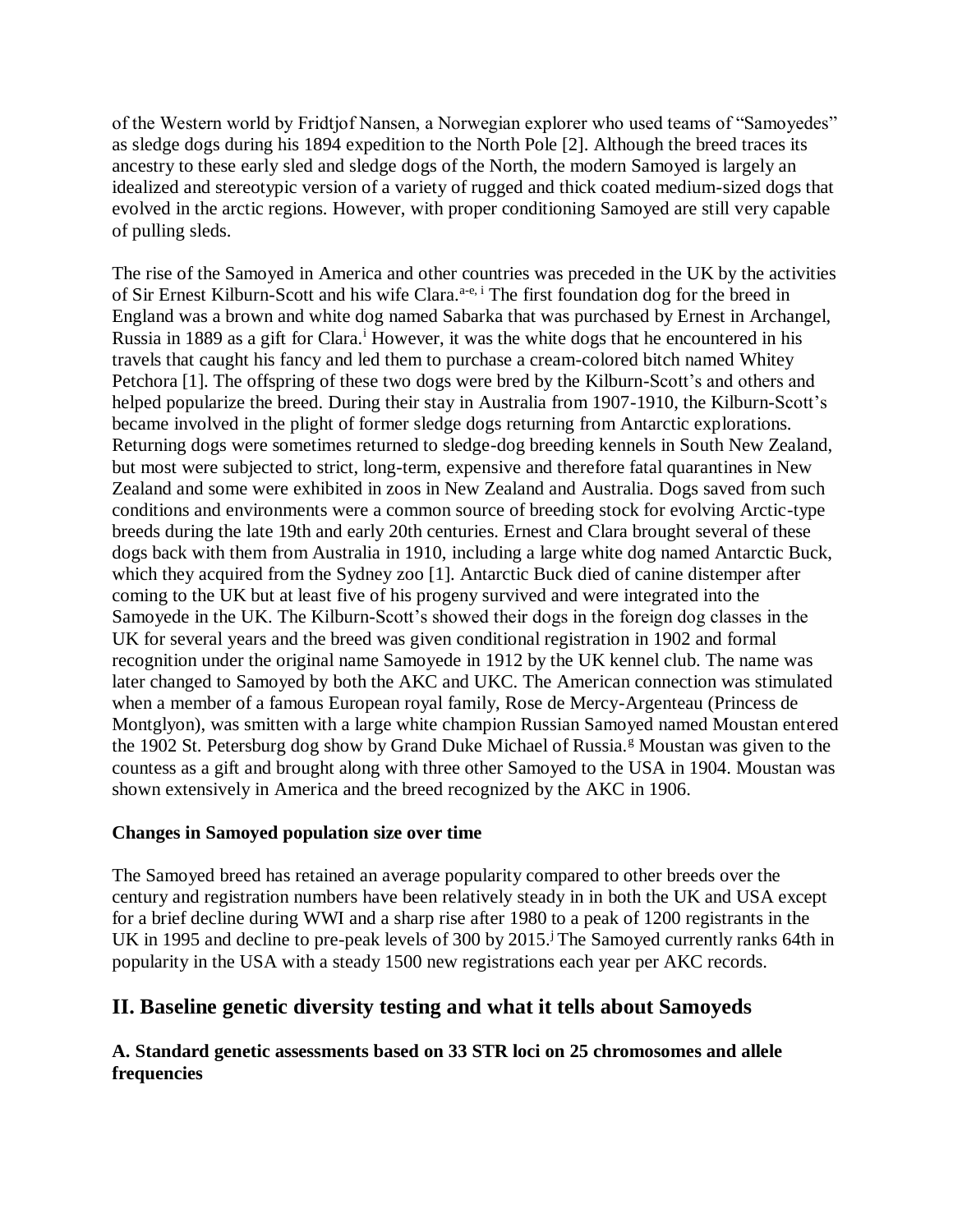STR markers are highly polymorphic and have great power to determine genetic differences among individuals and breeds. The routine test panel contains 33 STRs, those recommended for universal parentage determination for domestic dogs by the International Society of Animal Genetics (ISAG) and additional markers developed by the VGL for forensic purposes. Each STR locus manifests several different genetic configurations known as alleles. Everyone inherits one of these alleles from the sire and the other from the dam. Table 1 lists the alleles recognized at each STR locus among 190 Samoyed tested to date, as well as listing the frequency of any given allele in the population.

Table 1: STR alleles from 33 genomic loci and their frequencies in Samoyeds

# [\(link to table 1\)](https://www.vgl.ucdavis.edu/services/dog/GeneticDiversityInSamoyedSTRInfo.php)

The distribution of alleles at each of the 33 autosomal STR loci is typical of most pure breeds of dogs. Only a portion of the alleles known to exist in all dogs occurs at each locus in Samoyed, and one allele was virtually fixed at locus INRA21 (94% of dogs) (Table 1). Alleles at two other loci (LE1004, VGL1828) were found in 75 and 80% of dogs tested. A relatively small number of other alleles were identified at each locus with two to four of them predominating. These dominant alleles have been strongly conserved throughout breed evolution indicating that these regions of the genome are very important in preserving certain breed-defining phenotypic traits.

# **1. Standard genetic assessment values for individual STR loci**

The allele frequencies (Table 1) can be used to do a standard genetic assessment of heterozygosity at each STR locus (Table 2). The value Na is the number of alleles that are observed at each locus for a specific breed, while Ne is the number of effective alleles observed at each locus. Effective alleles are those alleles that contribute to the bulk of the genetic diversity. The Na values for individual STR loci for this population of 190 Samoyed ranged from a low of 3 to a high of 12, while the Ne ranged from 1.13 to 5.93.

Observed heterozygosity (Ho) is based on the actual allele frequencies at each STR locus and their distribution, while the expected heterozygosity (He) is the value that would be predicted if allele frequencies were in the equivalent of Hardy-Weinberg equilibrium (HWE). HWE is achieved when all alleles at a specific locus within a specific population or breed are segregating randomly. A Ho value of 1.0 would be observed when alleles at each locus are unique to everyone in the population. A Ho value of 0.00 would occur if there is no heterozygosity, e.g. every individual has the same alleles at a given locus. Ho ranged from 0.111 to 0.789, indicating a large range of genetic diversity from one locus to another. The He ranged from 0.115 to 0.825 across the 33 STR loci (Table 2). The Ho and He values were used to calculate the F value (1- Ho/He), a measure of deviation from HWE. F values ranged from -0.084 to +0.175. Twenty-five loci had FIS values greater than zero, while 6 loci had FIS scores less than zero, indicating an excess of inbred alleles in the population.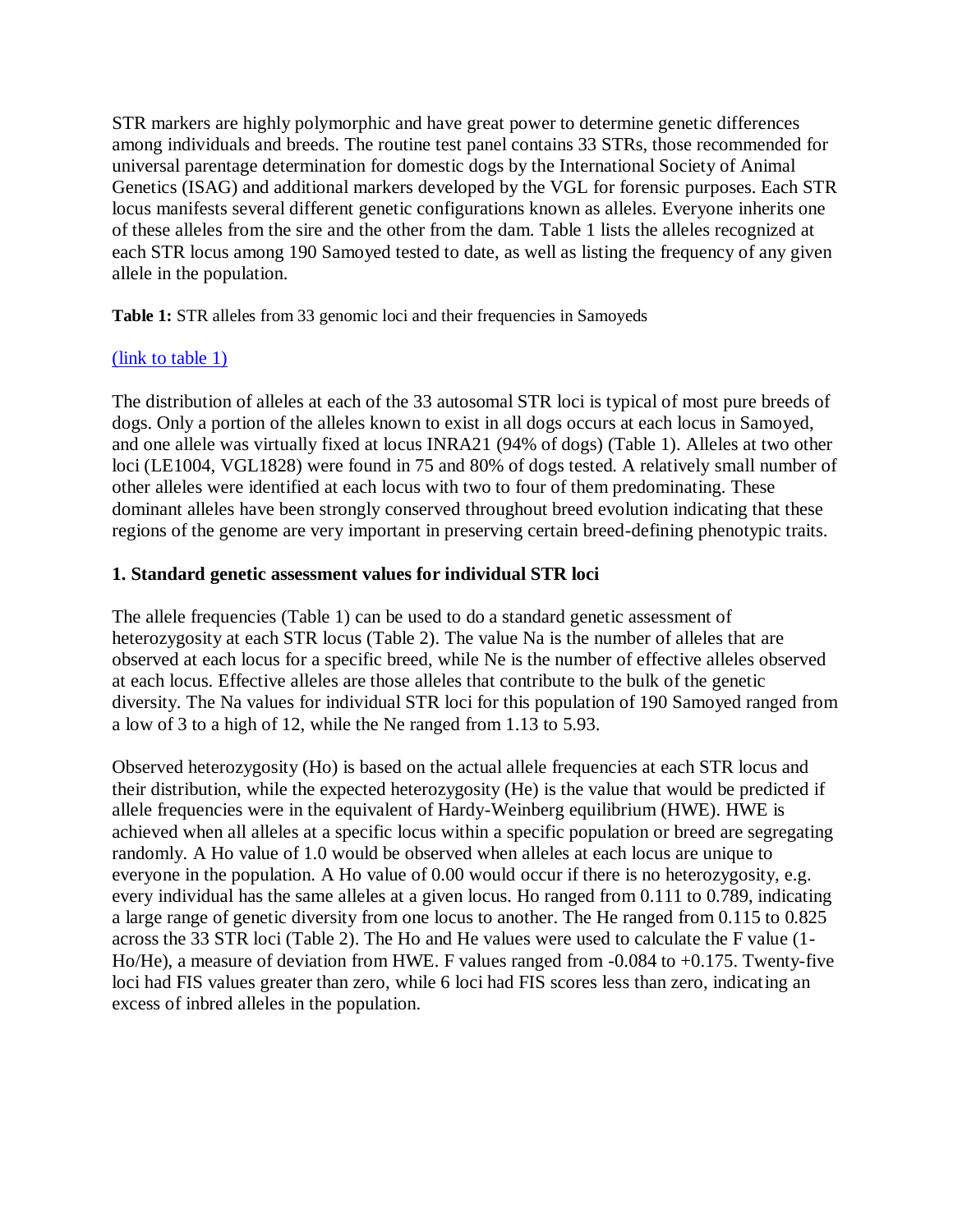| #  | Locus               | N                | <b>Na</b> | <b>Ne</b>                      | Ho                | He                      | F                             |
|----|---------------------|------------------|-----------|--------------------------------|-------------------|-------------------------|-------------------------------|
| 1  | <b>AHT121</b>       | 192 9            |           |                                |                   | 4.574 0.745 0.781 0.047 |                               |
| 2  | <b>AHT137</b>       | 192 7            |           | 4.497                          | 0.771             | 0.778                   | 0.009                         |
| 3  | <b>AHTH130</b>      | 192 4            |           |                                |                   | 1.982 0.474 0.495 0.043 |                               |
| 4  | AHTh171-A           | 192 5            |           | 3.587                          |                   | 0.724 0.721             | $-0.004$                      |
| 5  | <b>AHTh260</b>      | 192 7            |           |                                |                   | 4.263 0.714 0.765       | 0.068                         |
| 6  | <b>AHTk211</b>      | 192 3            |           | 2.071                          | 0.521             | 0.517                   | $-0.007$                      |
| 7  | <b>AHTk253</b>      | 192 6            |           |                                | 3.516 0.651       | 0.716                   | 0.090                         |
| 8  | C22.279             | 192 7            |           |                                | 3.734 0.693       |                         | 0.732 0.054                   |
| 9  | <b>FH2001</b>       | 192 8            |           |                                | 2.915 0.609       | 0.657                   | 0.072                         |
| 10 | <b>FH2054</b>       | 192 8            |           |                                | 2.222 0.516 0.550 |                         | 0.062                         |
| 11 | <b>FH2848</b>       | 192 8            |           | 3.567                          | 0.620             | 0.720 0.139             |                               |
|    | <b>12 INRA21</b>    | 192 3            |           |                                |                   | 1.129 0.109 0.114 0.041 |                               |
| 13 | <b>INU005</b>       | 192 5            |           |                                | 3.093 0.615       | 0.677 0.092             |                               |
|    | <b>14 INU030</b>    | 192 4            |           |                                |                   |                         | 2.455 0.646 0.593 -0.090      |
| 15 | <b>INU055</b>       | 192 5            |           | 1.945                          | 0.500             |                         | 0.486 -0.029                  |
| 16 | <b>LEI004</b>       | 192 3            |           |                                |                   | 1.617 0.385 0.381       | $-0.010$                      |
|    | <b>17 REN105L03</b> | 192 10           |           |                                |                   |                         | 3.044 0.698 0.672 -0.039      |
|    | <b>18 REN162C04</b> | 192 5            |           |                                |                   | 2.451 0.536 0.592 0.094 |                               |
| 19 | <b>REN169D01</b>    | 192 8            |           |                                |                   | 3.676 0.714 0.728 0.020 |                               |
|    | 20 REN169018        | 192 5            |           |                                |                   | 2.588 0.563 0.614 0.083 |                               |
|    | 21 REN247M23        | 192 7            |           | 3.609                          |                   | 0.688 0.723 0.049       |                               |
|    | <b>22 REN54P11</b>  | 192 5            |           |                                | 2.348 0.510       | 0.574 0.111             |                               |
|    | <b>23 REN64E19</b>  | 192 4            |           |                                |                   |                         | 2.969 0.677 0.663 -0.021      |
|    | <b>24 VGL0760</b>   |                  |           |                                |                   |                         | 192 9 5.912 0.792 0.831 0.047 |
|    | <b>25 VGL0910</b>   |                  |           | 192 8 4.812 0.776 0.792 0.020  |                   |                         |                               |
|    | <b>26 VGL1063</b>   | 192 7            |           |                                |                   | 2.280 0.552 0.561 0.017 |                               |
|    | <b>27 VGL1165</b>   | 192 9            |           |                                |                   | 4.573 0.646 0.781 0.173 |                               |
|    | <b>28 VGL1828</b>   | 192 7            |           |                                |                   | 1.493 0.276 0.330 0.164 |                               |
|    | <b>29 VGL2009</b>   | 192 <sub>6</sub> |           |                                |                   | 3.844 0.714 0.740 0.036 |                               |
|    | 30 VGL2409          | 192 7            |           |                                |                   |                         | 4.944 0.807 0.798 -0.012      |
|    | <b>31 VGL2918</b>   | 192 6            |           |                                |                   |                         | 2.359 0.599 0.576 -0.040      |
|    | 32 VGL3008          |                  |           | 192 12 5.764 0.776 0.827 0.061 |                   |                         |                               |
|    | 33 VGL3235          | 192 6            |           |                                |                   | 3.394 0.688 0.705 0.025 |                               |

**Table 2.** Standard Genetic Assessment for Samoyed using 33 STR loci (Updated October 09, 2019)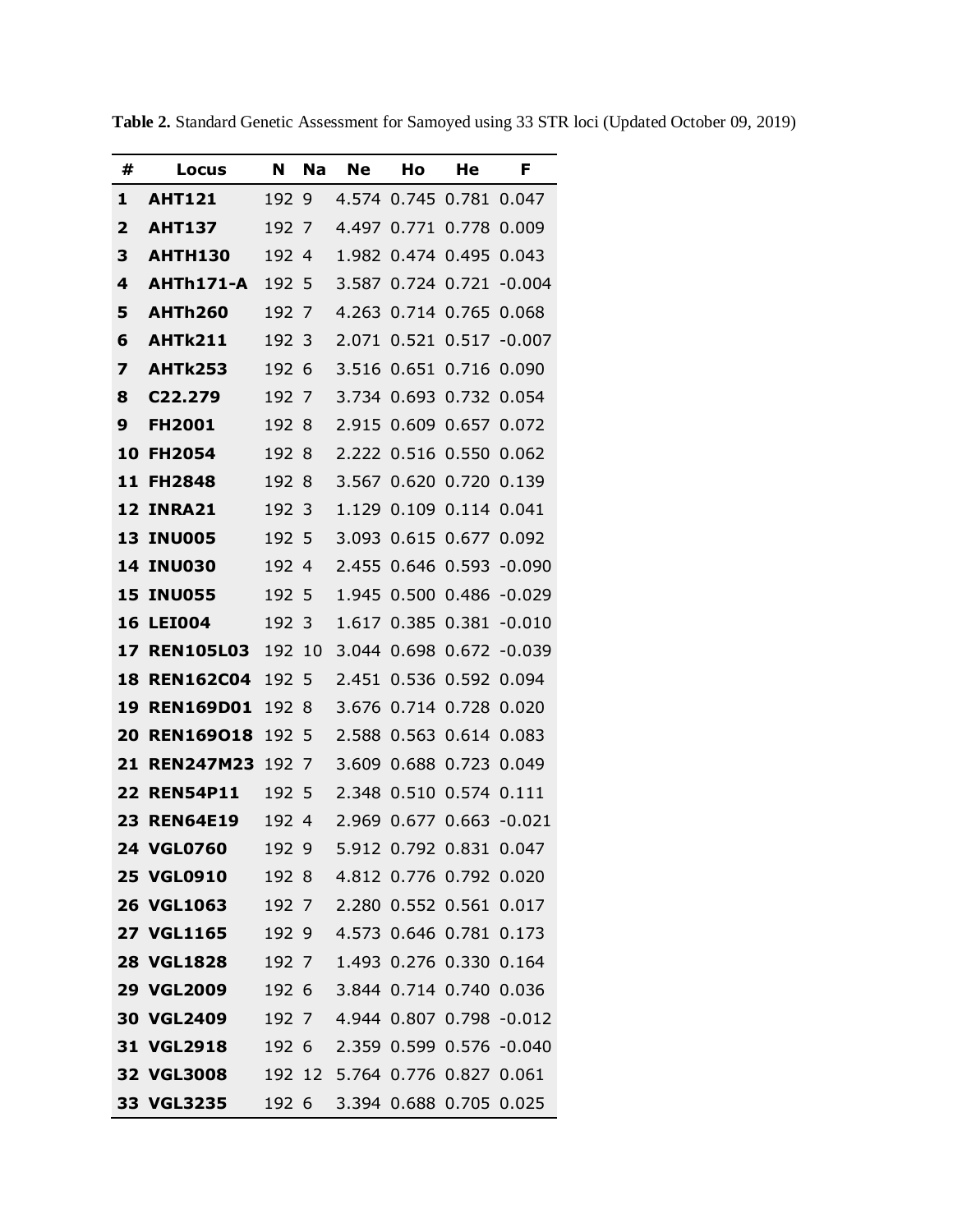#### **2. Using allele frequency data to do standard genetic assessments on the entire population.**

Allele frequencies across all 33 STR loci taken from Table 1 can also be used to calculate a mean observed heterozygosity (Ho) and expected heterozygosity (He) for the 190 Samoyed (Table 3). The population of Samoyed, when examined as a whole population, had a mean number of alleles (Na) of 6.455 across all 33 genomic STR loci. The mean effective alleles (Ne) per locus were 3.249. This means that about one half of available alleles accounted for most of the diversity. The Na and Ne values for Samoyed are lower than genetically diverse breeds such as Miniature and Toy Poodles, similar to Labrador and Golden Retrievers, somewhat more than Flat Coated Retrievers and much greater than for Swedish Vullhund.

**Table 3**. Summary of Standard Genetic Assessment for Samoyed using 33 STR loci (Updated October 09, 2019)

|           | N. |                                               | Na Ne Ho |                               | <b>He</b> | F. |
|-----------|----|-----------------------------------------------|----------|-------------------------------|-----------|----|
|           |    | <b>Mean</b> 192 6.455 3.249 0.615 0.642 0.041 |          |                               |           |    |
| <b>SE</b> |    |                                               |          | 0.364 0.207 0.026 0.027 0.010 |           |    |

The mean observed heterozygosity (Ho) across the population was 0.619, which was lower than the expected heterozygosity (He) of 0.650. This resulted in an F value (0.047) that is slightly higher than zero, indicating that a small proportion of individuals were more inbred than the average Samoyed. The relatively high breed-wide heterozygosity and small excess of less heterozygous individuals is similar to many other pure breeds and suggests that breeders have done a reasonable job in selecting the least related parents. However, Ho and He are average scores for the population and may not accurately reflect individuals that are more outbred or inbred than the overall population. This is better reflected by the IR scores (see section on internal relatedness).

Principal coordinate analysis (PCoA) uses genetic distance based on allele sharing to demonstrate genetic differentiation between individuals in related or unrelated populations. The resulting data is multi-dimensional but can be accurately portrayed in a two-dimensional graph by selecting values from the two coordinates that represent the greatest proportions of individuals (coordinate 1 and 2 in this case). Figure 1 is a PCoA plot of 190 Samoyed. The plot shows that the 190 dogs cluster as a single breed, although the plot is somewhat diffuse with several more distant outliers. This suggests that there is still phenotypic, and therefore genotypic, variation in the breed.

**Fig. 1**: PCoA plot of 190 Samoyed from around the world. The relationship between various individuals varied with no distinct clustering in the center of the graph.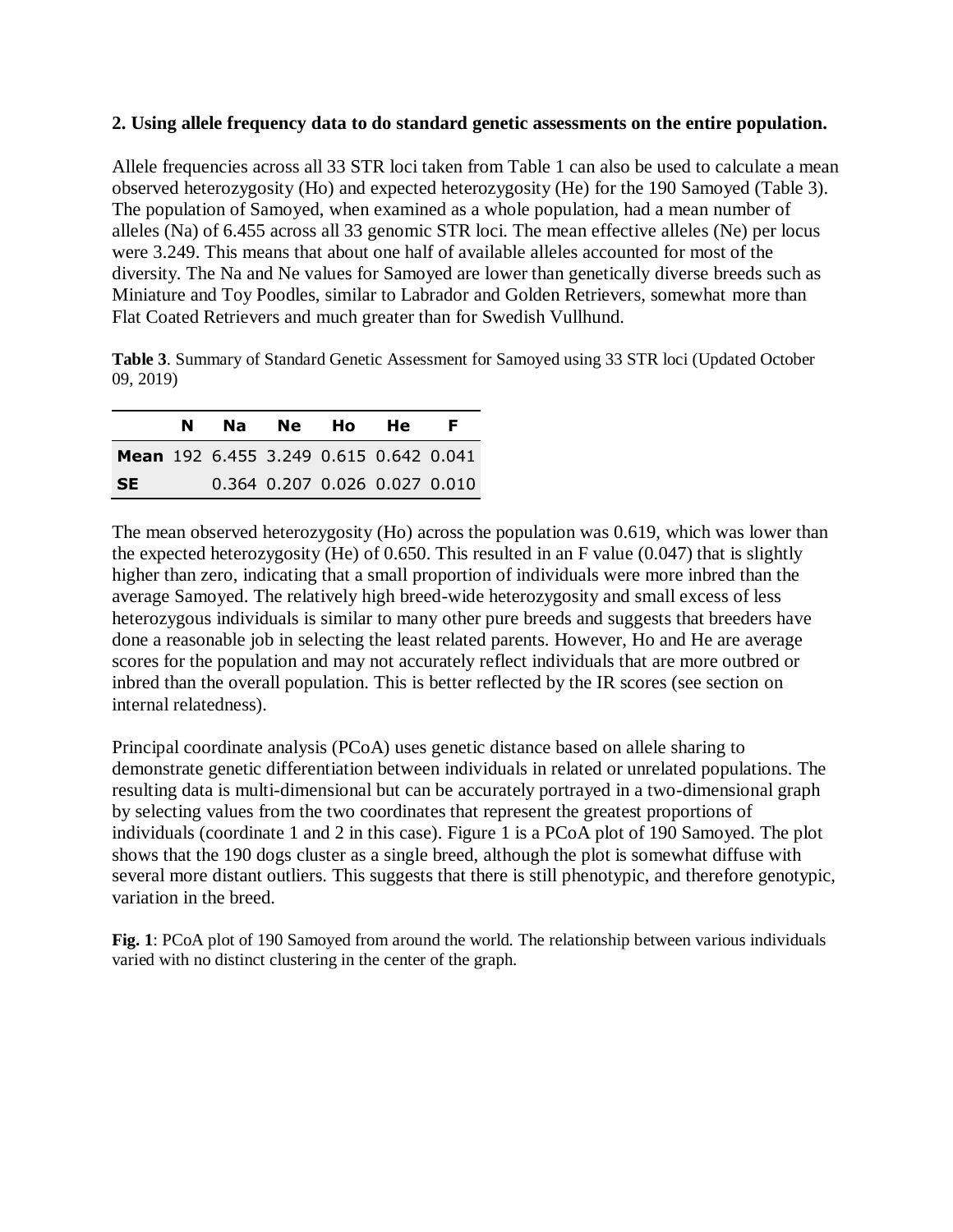

#### **B. The use of genomic allele frequencies to determine internal relatedness**

#### **1. Internal relatedness of individuals and the population as a whole**

Genetic assessments such as those presented in Table 4 are indicators of population-wide heterozygosity and do not reflect the genetic diversity of individuals within the population. The genetic diversity of an individual dog is largely determined by the diversity inherited from each of its parents. Internal Relatedness (IR) is a calculation that has been used to determine the relative genetic contributions of both parents to an individual. The IR calculation evaluates homozygosity and uses allele frequencies to give more importance to rare and uncommon alleles. IR scores of all individuals in a population can be graphed to form a curve ranging from -1.0 to +1.0. A dog with a value of -1.0 would have parents that were totally unrelated at all 33 STR loci), while a dog with an IR value of  $+1.0$  has parents that were genetically identical at all loci. An IR value of +0.25 would equivalent to offspring of full sibling parents from a random breeding population. IR values >0.25 occur when the parents of the full sibling parents were themselves highly inbred.

The IR curve (red line Fig. 3) calculated from the 190 Samoyed ranged from around -0.276 for the most outbred dog to +0.498 for the most inbred, with a mean value for the population of +0.042 (Table 5). One half of the dogs had IR values over 0.042 and one quarter had values of 0.132-0.503. A value of 0.25 would be average for a litter of puppies born to parents that were full siblings in a random breeding population. An IR value of 0.498 would only occur if the full sibling parents were more highly related to each other that the average dog in the population. This highly inbred quarter of the population is balanced by the one quarter of outbred dogs with IR values of -0.276 to -0.056 to This balancing of highly outbred and inbred dogs is why the Ho, He and F values calculated for the whole population using allele frequencies of the 33 genomic STR loci gave the impression that the population of 190 dogs tested were being randomly bred.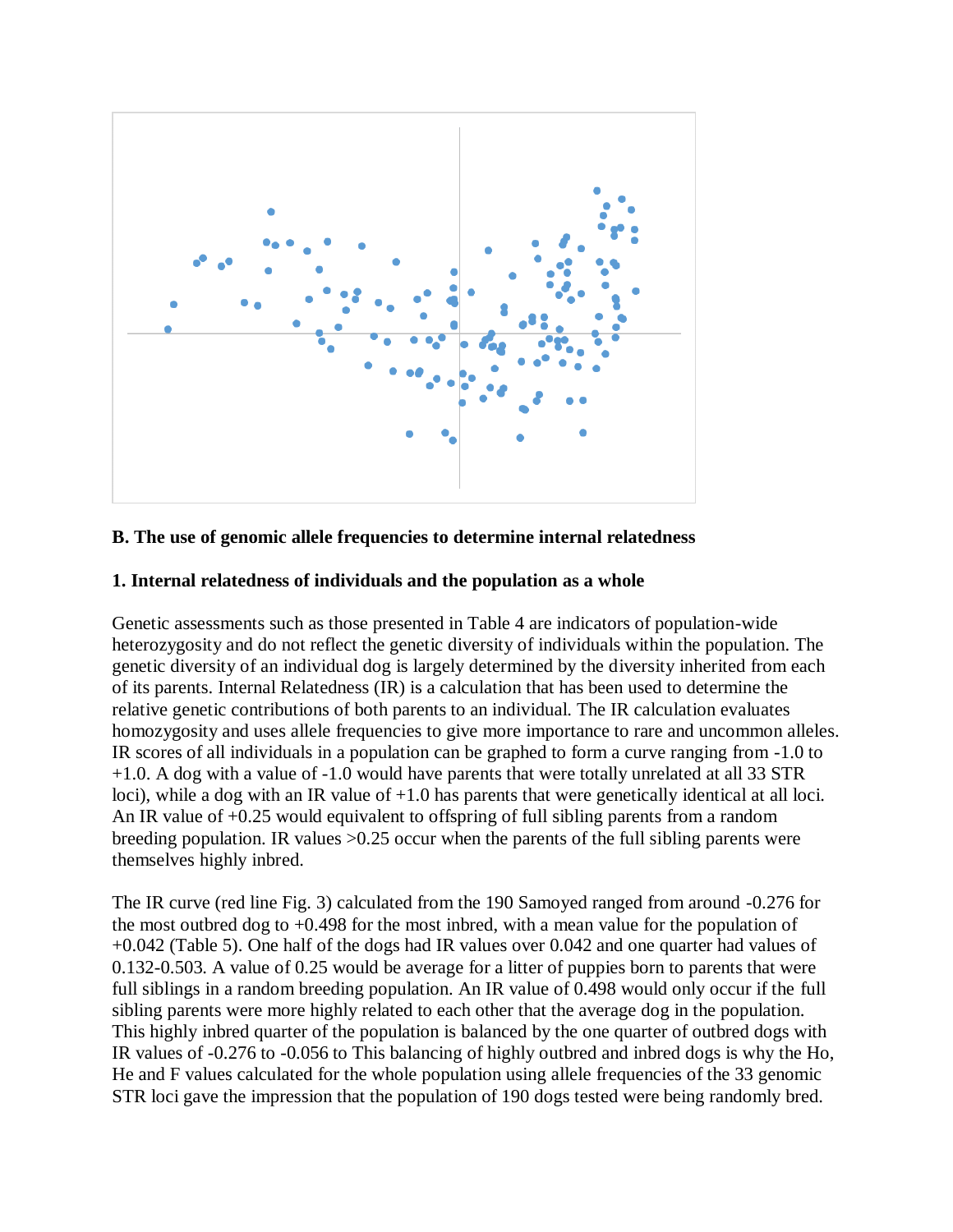**Table 5:** Statistical breakdown of IR and IRVD values used to create population curve shown in Figure 3.  $(n=190)$ 

|               | IR.      | <b>IRVD</b> |
|---------------|----------|-------------|
| Min           | $-0.276$ | $-0.118$    |
| 1st Qu        | $-0.056$ | 0.192       |
| Mean          | 0.042    | 0.276       |
| <b>Median</b> | 0.027    | 0.269       |
| 3rd Qu        | 0.124    | 0.356       |
| Max           | 0.498    | 0.682       |
|               |          |             |



**Fig. 3.** Distribution of IR estimated in Samoved (n=190) based on intra-breed diversity (red line), compared with IR adjusted for available genetic diversity that has been lost during breed development (blue line). The black area is an estimate of lost genetic diversity using randomly breeding village dogs as the standard.

The IR values can be adjusted in such a way as to provide an estimate of the amount of genetic diversity that has been during breed evolution. This is done by using allele frequencies obtained from DNA of present day village dogs from the Middle East, SE Asia and Island Pacific nations. This population retains most of the genetic diversity that still exists in dogdom. The adjusted IR value is known as IR-village dogs or IRVD. The IRVD curve (blue line) was shifted to the right, reflecting the loss of genetic diversity that occurred during breed development (Fig. 3). The dark area of overlap between the IR and IRVD curves is an estimate of the amount of genetic diversity in modern village dogs that is still present in Samoyed (i.e., 35%). This is lower than the 60% or so retained diversity seen in genetically diverse breeds such as the toy poodle or 54% in Labrador Retriever, but higher than the 7% observed in Swedish Vallhund, 15% in Doberman Pinschers, or 27% in Shiloh Shepherd.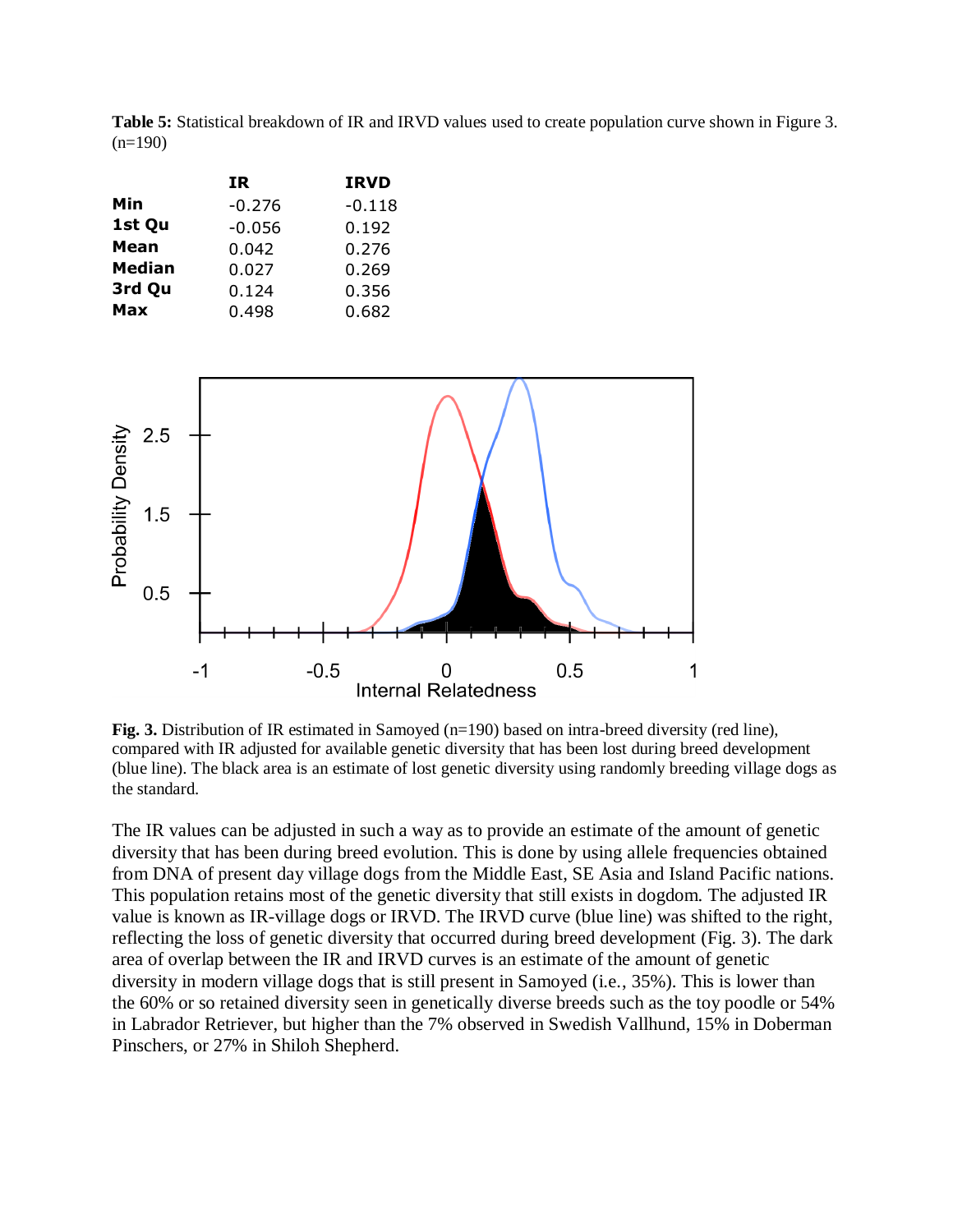### **C. DLA Class I and II Haplotype frequencies and genetic diversity**

The DLA consists of four gene rich regions making up a small part of canine chromosome 12. Two of these regions contain genes that help regulate normal cell- (Class I) and antibodymediated (Class II) immunity. Polymorphisms in these regions have also been associated with abnormal immune responses responsible for autoimmune diseases. The Class I region contains several genes, but only one, DLA-88, is highly polymorphic (with many allelic forms) and is therefore most important for immune regulation. Specific alleles at the four STR loci associated with the DLA88 are linked together in various combinations, forming specific haplotypes (Table 4). Groups of genes and their alleles inherited as a block, rather than singly, are called haplotypes. The class II region also contains several genes, three of which are highly polymorphic, DLA-DRB1, DLA-DQB1 and DLA-DQA1. Specific alleles at STR loci associated with each of the three Class II genes are strongly linked and inherited as a single block or haplotype (Table 6). One haplotype comes from each of the parents.

The STR-based haplotype nomenclature used in this breed diversity analysis is based on numerical ranking with the first haplotypes identified in Standard Poodles being named 1001, 1002, ... for class I haplotypes and 2001, 2002, ... for class II haplotypes. It is common for various dog breeds to share common and even rare haplotypes, depending on common ancestry.

| DLA Class I Haplotype Frequencies (Updated Oct 9, 2019) |                  |                 |  |  |  |  |  |  |  |  |  |  |
|---------------------------------------------------------|------------------|-----------------|--|--|--|--|--|--|--|--|--|--|
| <b>DLA1#</b>                                            | <b>STR types</b> | Samoyed (n=189) |  |  |  |  |  |  |  |  |  |  |
| 1006                                                    | 387 375 293 180  | 0.005           |  |  |  |  |  |  |  |  |  |  |
| 1009                                                    | 382 377 277 184  | 0.124           |  |  |  |  |  |  |  |  |  |  |
| 1011                                                    | 376 365 281 180  | 0.272           |  |  |  |  |  |  |  |  |  |  |
| 1012                                                    | 388 369 289 188  | 0.013           |  |  |  |  |  |  |  |  |  |  |
| 1014                                                    | 375 373 287 178  | 0.003           |  |  |  |  |  |  |  |  |  |  |
| 1061                                                    | 380 365 281 183  | 0.003           |  |  |  |  |  |  |  |  |  |  |
| 1068                                                    | 380 373 287 181  | 0.042           |  |  |  |  |  |  |  |  |  |  |
| 1085                                                    | 376 373 277 186  | 0.003           |  |  |  |  |  |  |  |  |  |  |
| 1152                                                    | 390 373 281 180  | 0.495           |  |  |  |  |  |  |  |  |  |  |
| 1153                                                    | 389 373 287 183  | 0.019           |  |  |  |  |  |  |  |  |  |  |
| 1157                                                    | 386 373 281 180  | 0.003           |  |  |  |  |  |  |  |  |  |  |
| 1158                                                    | 390 371 281 180  | 0.003           |  |  |  |  |  |  |  |  |  |  |
| 1160                                                    | 386 369 289 176  | 0.016           |  |  |  |  |  |  |  |  |  |  |
|                                                         |                  |                 |  |  |  |  |  |  |  |  |  |  |

**Table 6.** Samoyed DLA class I and Class II haplotypes and their frequencies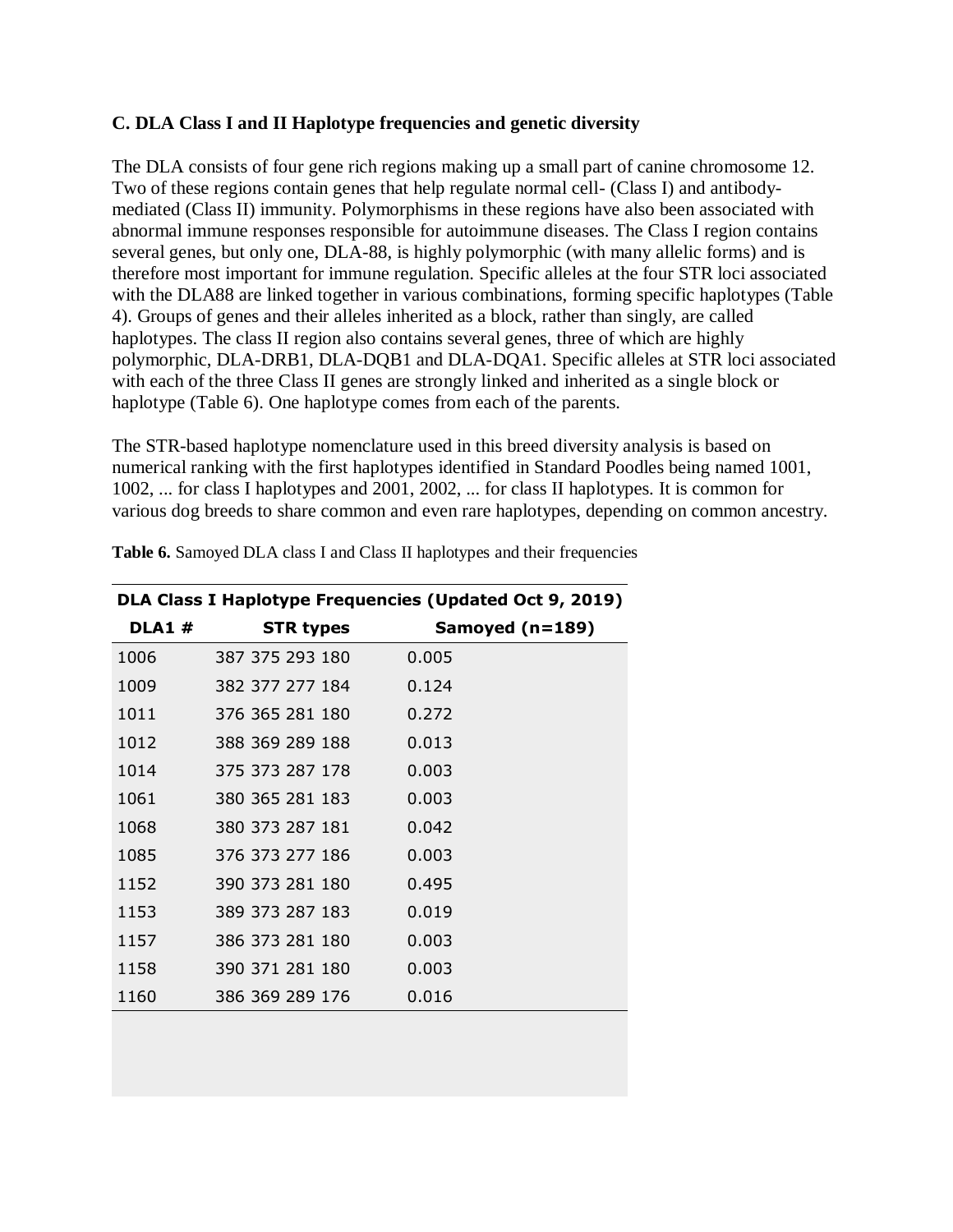| <b>DLA2#</b> | <b>STR types</b> | Samoyed (n=189) |
|--------------|------------------|-----------------|
| 2002         | 343 327 280      | 0.003           |
| 2003         | 343 324 282      | 0.013           |
| 2007         | 351 327 280      | 0.005           |
| 2015         | 339 327 280      | 0.016           |
| 2022         | 339 327 282      | 0.108           |
| 2024         | 343 323 280      | 0.016           |
| 2042         | 341 324 286      | 0.003           |
| 2050         | 341 327 284      | 0.003           |
| 2053         | 343 324 280      | 0.558           |
| 2095         | 355 322 280      | 0.159           |
| 2096         | 351 322 280      | 0.114           |
| 2099         | 345 324 276      | 0.003           |

**DLA Class II Haplotype Frequencies (Updated Oct 9, 2019)**

We have identified 13 STR-associated DLA Class I and 12 DLA Class II haplotypes among the Samoyeds that we tested (Table 6). DLA class I haplotypes 1085, 1152, 1153 1157 and 1158 and class II haplotypes 2095, 2096 and 2099 have not been seen in other breeds studied to date. The 1152 and 2053 haplotypes were found in 50-56% of individuals, respectively. These two haplotypes were in strong linkage, forming a unique 1152/2053 haplotype. Other unique linked DLA class I/II haplotypes include 1011/2095, 1011/2096, 1068/2053, 1085/2002, 1152/2053, 1153/2053, 1157/2053 and 1158/2099. These unique haplotypes have been preserved in Samoyed because of their direct or indirect association with genotypes that determine the phenotypes that are highly desired by the breed standard.

A lack of genetic diversity in the DLA class I and II region and over-representation of certain haplotypes has been linked to a higher incidence of autoimmune disorders, allergies, and susceptibility to certain infections. Genetic diversity in the DLA class I and II regions of Samoyed is limited compared to breeds such as the Standard, Miniature and Toy Poodles, Havanese, Italian Greyhound, Golden and Labrador Retriever, and Akita. It is similar to the diversity seen in Doberman Pinscher, Giant Schlnauzer and Flat Coated Retriever, and more than breeds such as the Alaskan Klee Kai, Black Russian Terrier, Swedish Vallhund and Shiloh Shepherd.

The genes found in the DLA region are strongly linked in individual dogs and undergo limited recombination over the time which breeds such as the Samoyed evolved. These large regions of strong linkage are inherited as blocks from each parent and are therefore useful in estimating the founders that contributed most to the breed (see above) and the relationship between breeds (Table 7). The 2053 haplotype was found at high frequency in Swedish Vallhund (0.49), Flat Coat Retriever (0.126), and Shiloh Shepherd (0.317), but not in association with 1152 (Table 7). Several other class I and II haplotypes found in Samoyed were shared at low frequency with other breeds, Labrador Retriever, Golden Retriever, Havanese, Miniature Poodle, Standard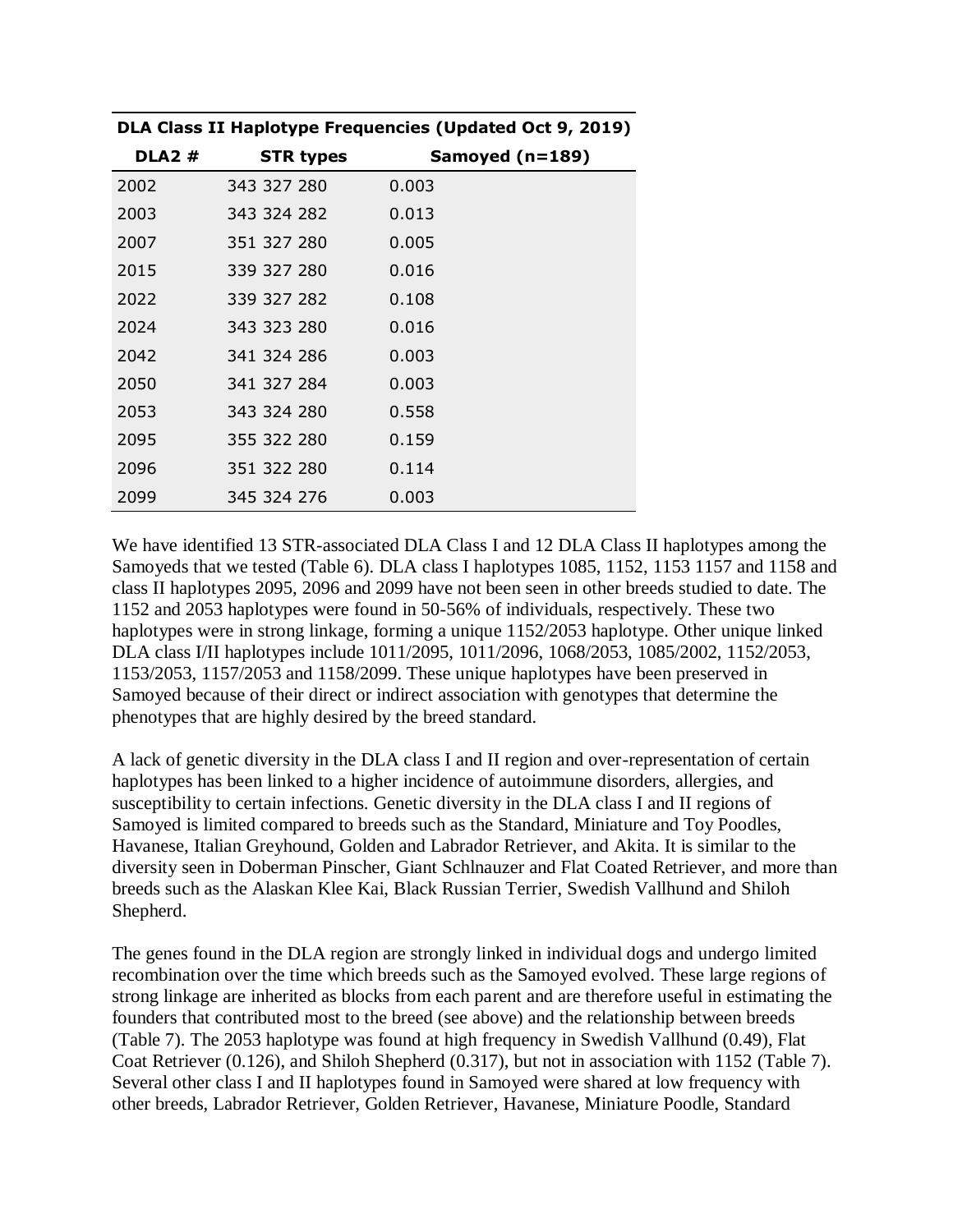Poodle, and Swedish Vallhund. Unfortunately, no comparative data was available for Nordic breeds such as the Siberian Husky and Malamute.

|                         |                                    |                                           |                                    |                                                                                                                                                                                                                                      |                                                                                                                                                                                                                                      |                                       |                                   |                                           |                                                                                                                                                                                                                                                        |                                                     |                              |                 | DLA Class I Haplotype Frequencies (Updated Jul 9, 2018)         |                 |                                                                                                                                                                                                                                                     |                                     |                                                                                                                                                                                                                                      |                          |                                            |                                                                                                                                                                                                                                      |                                    |                               |                                   |                                |
|-------------------------|------------------------------------|-------------------------------------------|------------------------------------|--------------------------------------------------------------------------------------------------------------------------------------------------------------------------------------------------------------------------------------|--------------------------------------------------------------------------------------------------------------------------------------------------------------------------------------------------------------------------------------|---------------------------------------|-----------------------------------|-------------------------------------------|--------------------------------------------------------------------------------------------------------------------------------------------------------------------------------------------------------------------------------------------------------|-----------------------------------------------------|------------------------------|-----------------|-----------------------------------------------------------------|-----------------|-----------------------------------------------------------------------------------------------------------------------------------------------------------------------------------------------------------------------------------------------------|-------------------------------------|--------------------------------------------------------------------------------------------------------------------------------------------------------------------------------------------------------------------------------------|--------------------------|--------------------------------------------|--------------------------------------------------------------------------------------------------------------------------------------------------------------------------------------------------------------------------------------|------------------------------------|-------------------------------|-----------------------------------|--------------------------------|
| DLA1 # STR types        | <b>Alaskan Klee</b><br>Kai (n=461) | <b>Black Russian</b><br>Terrier (n=113)   | <b>Shiloh Shepher</b><br>$(n=115)$ | Labrador<br><b>Retriever</b><br>$(n=128)$                                                                                                                                                                                            | American Akita<br>$(n-84)$                                                                                                                                                                                                           | Jananese Akita<br>$6 - 311$           | <b>Blend Akits</b><br>$(n=53)$    | <b>Golden</b><br>Retriever<br>$(n = 690)$ | <b>Doberman</b><br>Pinscher (n=448)                                                                                                                                                                                                                    | <b>Flat Coated</b><br><b>Retriever</b><br>$(n=386)$ | <b>Havanese</b><br>$(n=379)$ | Samoyed (n-187) | <b>Miniature Poodle Swedish Vallhund</b><br>$(m=245)$           | $(n=142)$       | Poodle $(n-217)$                                                                                                                                                                                                                                    | <b>Giant Schnauzer</b><br>$(n-165)$ | <b>English Bulldog</b><br>$(n-163)$                                                                                                                                                                                                  | Biewer (n=103            | <b>Biewer Yorshire</b><br>Terrier $(n=53)$ | <b>Biewer</b><br>$(m=65)$                                                                                                                                                                                                            | Yorkshire<br>Terrier (n=16)        | <b>Biro Biewer</b><br>$(m=3)$ | Italian<br>Greyhound<br>$(n=691)$ | <b>Toy Poodle</b><br>$(n=109)$ |
| 1006 387 375 293 180    |                                    | $0.04 -$                                  |                                    | 0.027                                                                                                                                                                                                                                | $0.054 -$                                                                                                                                                                                                                            |                                       | L.                                | $0.0145 -$                                | <b>COL</b>                                                                                                                                                                                                                                             |                                                     | 0.045                        | 0.002           | 0.004                                                           | 0.254           | 0.0461                                                                                                                                                                                                                                              | 0.048                               | $0.003 -$                                                                                                                                                                                                                            |                          |                                            |                                                                                                                                                                                                                                      |                                    |                               |                                   |                                |
| 1009 382 377 277 184    |                                    |                                           | <b>Inches</b>                      |                                                                                                                                                                                                                                      |                                                                                                                                                                                                                                      |                                       |                                   |                                           |                                                                                                                                                                                                                                                        | land.                                               | <b>Contract</b>              | 0.123           | 0.082                                                           | 0.056           | $0.018 -$                                                                                                                                                                                                                                           |                                     | <b>The Contract of the Contract of the Contract of the Contract of the Contract of the Contract of The Contract of The Contract of The Contract of The Contract of The Contract of The Contract of The Contract of The Contract </b> | <b>Taxable</b>           |                                            |                                                                                                                                                                                                                                      |                                    |                               |                                   | 0.083                          |
| 1011 376 365 281 180    |                                    | $0.06 -$                                  | <b>COLLEGE</b>                     | <b>Security</b>                                                                                                                                                                                                                      | <b>Contract</b>                                                                                                                                                                                                                      | <b>Security</b>                       | <b>Sec.</b>                       | $0.0007 -$                                | <b>Contract</b>                                                                                                                                                                                                                                        |                                                     | <b>Security</b>              | 0.273           | $0.004 -$                                                       |                 | 0.0212                                                                                                                                                                                                                                              | $0.015 -$                           |                                                                                                                                                                                                                                      | <b>Text</b>              |                                            |                                                                                                                                                                                                                                      |                                    | <b>Total</b>                  |                                   | 0.028                          |
| 1012 388 369 289 188    |                                    | <b>The Contract</b>                       | <b>Service</b>                     | <b>The Contract of the Contract of the Contract of the Contract of the Contract of the Contract of the Contract of the Contract of the Contract of the Contract of the Contract of the Contract of the Contract of the Contract </b> | <b>Contract Contract</b>                                                                                                                                                                                                             | <b>Service</b>                        | <b>Section</b>                    | $0.0014 -$                                |                                                                                                                                                                                                                                                        | <b>COLLEGE</b>                                      | 0.017                        | 0.013           | $0.047 -$                                                       |                 | 0.0101                                                                                                                                                                                                                                              |                                     | 0.414                                                                                                                                                                                                                                | 0.175                    | 0.151                                      | 0.262                                                                                                                                                                                                                                | 0.28                               | 0.2                           | 0.0094                            | 0.032                          |
| 1014 375 373 287 178    | 0.366                              | $0.04 -$                                  |                                    | $\sim$                                                                                                                                                                                                                               |                                                                                                                                                                                                                                      | <b>Service</b>                        | $\sim$                            | 0.0399                                    | <b>Section</b>                                                                                                                                                                                                                                         |                                                     | 0.036                        | 0.003           | $0.004 -$                                                       |                 | 0.0078                                                                                                                                                                                                                                              | $0.245 -$                           |                                                                                                                                                                                                                                      | 0.019                    | 0.009                                      | 0.062                                                                                                                                                                                                                                | $0.09 -$                           |                               | <b>Service</b>                    | 0.037                          |
| 1061 380 365 281 183    | $0.047 -$                          |                                           | <b>Security</b>                    | $\sim$                                                                                                                                                                                                                               | 0.036                                                                                                                                                                                                                                | 0.18                                  | $0.075 -$                         |                                           | <b>CONTRACTOR</b><br><b>Section</b>                                                                                                                                                                                                                    |                                                     | $\sim$                       | 0.003           |                                                                 | . .             | -<br><b>140</b>                                                                                                                                                                                                                                     |                                     | <b>Service</b>                                                                                                                                                                                                                       | <b>Service</b>           |                                            | -                                                                                                                                                                                                                                    | han i                              | <b>CONTRACTOR</b>             | <b>COLUMN</b>                     | <b>Section</b>                 |
| 1068 380 373 287 181 -- |                                    | <b>Service</b>                            | 0.248                              | $0.047 -$                                                                                                                                                                                                                            |                                                                                                                                                                                                                                      | <b>Service</b>                        | $\sim$                            | $0.05 -$                                  |                                                                                                                                                                                                                                                        | 0.268                                               | 0.016                        | 0.043           | 0.014                                                           | $0.342 -$       |                                                                                                                                                                                                                                                     | $0.036 -$                           |                                                                                                                                                                                                                                      | <b>Sec.</b>              | $0.009 -$                                  |                                                                                                                                                                                                                                      | <b>Service</b>                     | <b>Contract</b>               | <b>Contract</b>                   | 0.014                          |
| 1085 376 373 277 186    |                                    |                                           | <b>Section</b>                     | <b>Contract</b>                                                                                                                                                                                                                      |                                                                                                                                                                                                                                      | <b>Security</b>                       | <b>Taxable</b><br><b>Contract</b> |                                           | <b>Contract</b>                                                                                                                                                                                                                                        |                                                     | <b>Contract Contract</b>     | 7000            |                                                                 | <b>Contract</b> | <b>Contract</b>                                                                                                                                                                                                                                     |                                     | <b>Section</b>                                                                                                                                                                                                                       | <b>Security</b>          |                                            | <b>Security</b>                                                                                                                                                                                                                      | <b>Inch</b>                        | <b>Security</b>               |                                   | <b>Security</b>                |
| 1152 390 373 281 180    |                                    |                                           | more.                              | <b>Contract</b>                                                                                                                                                                                                                      | <b>COLLECTION</b>                                                                                                                                                                                                                    | <b>STATE</b>                          | <b>Local</b><br><b>Contract</b>   |                                           | <b>Contract</b><br><b>Service</b>                                                                                                                                                                                                                      |                                                     | <b>Contract</b>              | 0.495           |                                                                 | <b>Sec</b>      | <b>The State</b><br><b>Law</b>                                                                                                                                                                                                                      |                                     | <b>Contract</b>                                                                                                                                                                                                                      | <b>Security</b>          | <b>Contract</b>                            | <b>Contract</b>                                                                                                                                                                                                                      | <b>Local</b>                       | come of                       | <b>Taxable</b>                    | <b>Sec.</b>                    |
| 1153 389 373 287 183    |                                    |                                           | $\sim$                             | $\sim$                                                                                                                                                                                                                               | $\sim$                                                                                                                                                                                                                               | <b>Service</b>                        | $\sim$<br><b>Service</b>          |                                           | $\sim$<br><b>Service</b>                                                                                                                                                                                                                               |                                                     | <b>Service</b>               | $0.019 -$       |                                                                 | <b>1999</b>     | -<br><b>Section</b>                                                                                                                                                                                                                                 |                                     | -                                                                                                                                                                                                                                    | <b>COLLEGE</b>           | <b>COL</b>                                 | <b>Service</b>                                                                                                                                                                                                                       | <b>Section</b>                     | $\sim$                        | <b>Section</b>                    | $\sim$                         |
| 1157 386 373 281 180    |                                    |                                           | <b>Section</b>                     | <b>The Contract of the Contract of the Contract of the Contract of the Contract of the Contract of the Contract of the Contract of the Contract of the Contract of the Contract of the Contract of the Contract of the Contract </b> | <b>The Contract of the Contract of the Contract of the Contract of the Contract of the Contract of the Contract of the Contract of the Contract of The Contract of The Contract of The Contract of The Contract of The Contract </b> | <b>Service</b>                        | <b>Service</b><br><b>Taxable</b>  |                                           | <b>The Contract of the Contract of the Contract of the Contract of the Contract of the Contract of the Contract of the Contract of the Contract of the Contract of the Contract of the Contract of the Contract of the Contract </b><br><b>Service</b> |                                                     | <b>Service</b>               | 0.003           |                                                                 | <b>Taxa</b>     | <b>The Contract of the Contract of the Contract of the Contract of the Contract of the Contract of the Contract of the Contract of the Contract of the Contract of the Contract of the Contract of the Contract of the Contract </b><br><b>Taxa</b> |                                     | <b>Section</b>                                                                                                                                                                                                                       | $\overline{\phantom{a}}$ | <b>Taxa</b>                                | <b>Service</b>                                                                                                                                                                                                                       | las.                               | <b>Service</b>                | <b>Section</b>                    | in a                           |
| 1158 390 371 281 180    |                                    |                                           | <b>Section</b>                     | <b>Section</b>                                                                                                                                                                                                                       |                                                                                                                                                                                                                                      | <b>Service</b>                        | <b>Section</b><br>$\sim$          |                                           | <b>Contract</b>                                                                                                                                                                                                                                        |                                                     | <b>Service</b>               | 0.003           |                                                                 |                 | <b>Service</b>                                                                                                                                                                                                                                      |                                     | $\sim$                                                                                                                                                                                                                               | <b>Section</b>           |                                            | <b>Service</b>                                                                                                                                                                                                                       |                                    | <b>Service</b>                |                                   | <b>Security</b>                |
| 1160 386 369 289 176    |                                    | $0.031 -$                                 |                                    | <b>Sec.</b>                                                                                                                                                                                                                          | $0.006 -$                                                                                                                                                                                                                            |                                       | <b>Taxable</b><br><b>Contract</b> |                                           | <b>Sec.</b>                                                                                                                                                                                                                                            |                                                     |                              | 0.016           |                                                                 |                 |                                                                                                                                                                                                                                                     |                                     | <b>Security</b>                                                                                                                                                                                                                      | <b>Sec.</b>              |                                            | <b>Security</b>                                                                                                                                                                                                                      | <b>Inch</b>                        | <b>Taxable</b>                |                                   | <b>Sec.</b>                    |
|                         |                                    |                                           |                                    |                                                                                                                                                                                                                                      |                                                                                                                                                                                                                                      |                                       |                                   |                                           |                                                                                                                                                                                                                                                        |                                                     |                              |                 | <b>DLA Class II Haplotype Frequencies (Updated Jul 9, 2018)</b> |                 |                                                                                                                                                                                                                                                     |                                     |                                                                                                                                                                                                                                      |                          |                                            |                                                                                                                                                                                                                                      |                                    |                               |                                   |                                |
| DLA2 # STR types        | Alaskan Klee<br>Kai (n=461)        | <b>Black Russian</b><br>Terrier $(n=113)$ | <b>Shiloh Shepher</b><br>$(n-115)$ | Labrador<br>Retriever<br>$(n=128)$                                                                                                                                                                                                   | <b>American Akita</b><br>$(n-84)$                                                                                                                                                                                                    | Akita<br><b>Jananese</b><br>$(n-311)$ | <b>Blend Akita</b><br>$(n=53)$    | Golden<br><b>Retriever</b><br>$(n = 690)$ | Doberman<br>Pinscher (n=448)                                                                                                                                                                                                                           | <b>Flat Coated</b><br>Retriever<br>$(n=386)$        | <b>Havanese</b><br>$(m=379)$ | Samoyed (n=187) | <b>Miniature Poodle Swedish Vallhund</b><br>$(m=245)$           | $(n-142)$       | Poodle $(n=217)$                                                                                                                                                                                                                                    | <b>Giant Schnauzer</b><br>$(n-165)$ | <b>English Bulldog</b><br>$(n-163)$                                                                                                                                                                                                  | Biewer (n=103            | <b>Biewer Yorshire</b><br>Terrier $(n=53)$ | <b>Biewer</b><br>$(m = 65)$                                                                                                                                                                                                          | <b>Yorkshire</b><br>Terrier (n=16) | <b>Biro Biewer</b><br>$(m=3)$ | Italian<br>Greyhound<br>$(n=691)$ | <b>Toy Poodle</b><br>$(n-109)$ |
| 2002 343 327 280        |                                    |                                           | <b>Section</b>                     |                                                                                                                                                                                                                                      |                                                                                                                                                                                                                                      | -                                     |                                   |                                           |                                                                                                                                                                                                                                                        |                                                     | <b>Service</b>               | 0.00            | 0.004                                                           |                 | 0.0906                                                                                                                                                                                                                                              |                                     | <b>Service</b>                                                                                                                                                                                                                       | <b>Section</b>           |                                            |                                                                                                                                                                                                                                      |                                    |                               |                                   |                                |
| 2003 343 324 282        |                                    |                                           | $\sim$                             | 0.023                                                                                                                                                                                                                                |                                                                                                                                                                                                                                      | <b>Service</b>                        | <b>Section</b>                    | $0.0225 -$                                |                                                                                                                                                                                                                                                        | 0.13                                                | 0.223                        | 0.013           | $0.508$ $-$                                                     |                 | 0.0915                                                                                                                                                                                                                                              | 0.042                               | 0.598                                                                                                                                                                                                                                | 0.218                    | 0.208                                      | 0.292                                                                                                                                                                                                                                | 0.38                               | 0.2                           | 0.0072                            | 0.445                          |
| 2007 351 327 280        | 0.014                              | $0.04 -$                                  |                                    | 0.031                                                                                                                                                                                                                                | $0.054 -$                                                                                                                                                                                                                            |                                       | <b>Taxable</b>                    | $0.0145 -$                                | <b>Taxable</b>                                                                                                                                                                                                                                         |                                                     | 0.049                        | 0.005           | 0.002                                                           | 0.261           | 0.0138                                                                                                                                                                                                                                              | $0.048 -$                           |                                                                                                                                                                                                                                      | <b>Security</b>          |                                            | <b>Service</b>                                                                                                                                                                                                                       |                                    | <b>Low</b>                    |                                   | <b>Contract</b>                |
| 2015 339 327 280        |                                    | come of                                   | <b>COLUMN</b>                      | <b>Security</b>                                                                                                                                                                                                                      | <b>The Contract</b>                                                                                                                                                                                                                  | <b>COLOR</b>                          | <b>Local</b>                      |                                           | <b>Last</b>                                                                                                                                                                                                                                            |                                                     |                              | 0.016           | $0.051 -$                                                       |                 | 0.0067                                                                                                                                                                                                                                              |                                     | <b>The Contract of the Contract of the Contract of the Contract of the Contract of the Contract of the Contract of the Contract of the Contract of the Contract of the Contract of the Contract of The Contract of The Contract </b> | come of                  | <b>Taxable</b>                             | <b>Contract</b>                                                                                                                                                                                                                      | <b>Local</b>                       | come of                       | 0.0087                            | 0.046                          |
| 2022 339 327 282        | <b><i><u>Property</u></i></b>      | $\sim$                                    | 0.057                              | $0.086 -$                                                                                                                                                                                                                            |                                                                                                                                                                                                                                      | <b>Service</b>                        | $\sim$                            | 0.0007                                    | 0.002                                                                                                                                                                                                                                                  | 0.126                                               | 0.116                        | 0.10            | 0.002                                                           | 0.056           | 0.0002                                                                                                                                                                                                                                              | 0.006                               | $0.015 -$                                                                                                                                                                                                                            |                          | <b>COL</b>                                 | <b>Service</b>                                                                                                                                                                                                                       | <b>Section</b>                     | <b>Service</b>                | <b>Section</b>                    | 0.014                          |
| 2024 343 323 280        |                                    | <b>Security</b>                           | <b>Service</b>                     | 0.066                                                                                                                                                                                                                                |                                                                                                                                                                                                                                      | <b>Security</b>                       | <b>Low</b><br><b>Security</b>     |                                           | $0.001 -$                                                                                                                                                                                                                                              |                                                     | 0.004                        | 0.016           | $0.01 -$                                                        |                 | $0.0002 -$                                                                                                                                                                                                                                          |                                     | $0.006 -$                                                                                                                                                                                                                            |                          |                                            | <b>Contract of the Contract of the Contract of the Contract of the Contract of the Contract of the Contract of the Contract of the Contract of the Contract of the Contract of the Contract of the Contract of the Contract of t</b> | <b>Long</b>                        | <b>Service</b>                | <b>Section</b>                    | 0.069                          |
| 2042 341 324 286        | $0.047 -$                          |                                           | $\sim$                             | <b>Section</b>                                                                                                                                                                                                                       |                                                                                                                                                                                                                                      | <b>Service</b>                        | <b>Section</b><br>-               |                                           | <b>Contract</b>                                                                                                                                                                                                                                        |                                                     | $\sim$                       | 0.003           |                                                                 | . .             | -<br><b>Inches</b>                                                                                                                                                                                                                                  |                                     | <b>Color</b>                                                                                                                                                                                                                         | <b>Service</b>           |                                            | <b>Service</b>                                                                                                                                                                                                                       | <b>Section</b>                     | $\sim$                        | <b>College</b>                    | <b>Section</b>                 |
| 2050 341 327 284        |                                    | <b>Security</b>                           | <b>Section</b>                     | <b>Section</b>                                                                                                                                                                                                                       |                                                                                                                                                                                                                                      | han.                                  | <b>Inches</b>                     | $0.0399 -$                                | l a s                                                                                                                                                                                                                                                  |                                                     | <b>Contract</b>              | 0.003           |                                                                 | <b>Taxa</b>     | <b>The State</b>                                                                                                                                                                                                                                    | $0.161 -$                           |                                                                                                                                                                                                                                      | <b>Section</b>           |                                            | <b>Taxa</b>                                                                                                                                                                                                                          | la s                               | <b>Contract</b>               | las.                              | 0.037                          |
| 2053 343 324 280        |                                    |                                           | 0.317                              | $0.043 -$                                                                                                                                                                                                                            |                                                                                                                                                                                                                                      | <b>Security</b>                       | <b>Contract</b>                   | $0.029 -$                                 |                                                                                                                                                                                                                                                        | 0.14                                                | 0.038                        | 0.559           | 0.014                                                           | $0.493 -$       |                                                                                                                                                                                                                                                     | $0.039 -$                           |                                                                                                                                                                                                                                      | <b>Security</b>          | $0.009 -$                                  |                                                                                                                                                                                                                                      | <b>Local</b>                       | come of                       | <b>Taxable</b>                    | 0.014                          |
| 2095 355 322 280        | <b><i><u>Property</u></i></b>      | -                                         | $\sim$                             | -                                                                                                                                                                                                                                    | <b>Contract Contract Contract</b>                                                                                                                                                                                                    | <b>Service</b>                        | <b>Section</b><br>$\sim$          |                                           | <b>Contract</b><br><b>Service</b>                                                                                                                                                                                                                      |                                                     | $\sim$                       | $0.158 -$       |                                                                 |                 | -<br><b>1400</b>                                                                                                                                                                                                                                    |                                     | -                                                                                                                                                                                                                                    | <b>Security</b>          |                                            | <b>Contract Contract Contract</b>                                                                                                                                                                                                    | <b>Section</b>                     | <b>Service</b>                | <b>COLUMN</b>                     | <b>Service</b>                 |
| 2096 351 322 280        |                                    |                                           | <b>Section</b>                     | <b>Security</b>                                                                                                                                                                                                                      | <b>Contract</b>                                                                                                                                                                                                                      | <b>Security</b>                       | <b>Sec.</b><br><b>COLLEGE</b>     |                                           | <b>Taxable</b><br><b>Service</b>                                                                                                                                                                                                                       |                                                     | <b>COLLEGE</b>               | 0.115           |                                                                 | <b>Taxa</b>     | <b>Contract</b><br><b>I</b> and                                                                                                                                                                                                                     |                                     | <b>Security</b>                                                                                                                                                                                                                      | <b>Security</b>          |                                            | <b>Contract Contract</b>                                                                                                                                                                                                             | <b>Inch</b>                        | <b>COLLECTION</b>             | <b>Contract</b>                   | <b>Security</b>                |
| 2099 345 324 276        | <b><i><u>Property</u></i></b>      | $\sim$                                    | $\sim$                             | <b>Service</b>                                                                                                                                                                                                                       | <b>Contract Contract Contract</b>                                                                                                                                                                                                    | <b>Service</b>                        | <b>Section</b><br>$\sim$          |                                           | <b>Contract</b><br><b>Service</b>                                                                                                                                                                                                                      |                                                     | <b>Service</b>               | $0.003 -$       |                                                                 | <b>1999</b>     | <b>Service</b><br><b>Contract</b>                                                                                                                                                                                                                   |                                     | -                                                                                                                                                                                                                                    | <b>Service</b>           | <b>Contract Contract Contract</b>          | <b>Service</b>                                                                                                                                                                                                                       | <b>Section</b>                     | <b>Service</b>                | <b>Service</b>                    | <b>Service</b>                 |
|                         |                                    |                                           |                                    |                                                                                                                                                                                                                                      |                                                                                                                                                                                                                                      |                                       |                                   |                                           |                                                                                                                                                                                                                                                        |                                                     |                              |                 |                                                                 |                 |                                                                                                                                                                                                                                                     |                                     |                                                                                                                                                                                                                                      |                          |                                            |                                                                                                                                                                                                                                      |                                    |                               |                                   |                                |

**Table 7**. Comparison of DLA class I and II haplotypes between Samoyed and several other breeds.

#### **D. Using standard genetic assessment parameters and DLA class I and II STR allele frequencies to gauge diversity in the entire DLA region.**

It is important to maintain as much genetic diversity in the DLA region as possible and to select mates in a random manner to maintain that diversity. Genetic diversity in the DLA region can be assessed by studying the frequency of the DLA class I and II alleles of the four DLA class I and three DLA class II STR loci (Tables 8, 9), in the same manner as employed with the 33 genomic STR loci. Although these STRs are associated only with the DLA class I and II regions on chromosome 12, the numerous genes and their alleles that make the entire DLA are in strong linkage disequilibrium and inherited by descent with limited genetic recombination. Therefore, genetic diversity in the small DLA region should mirror the more genome-wide genetic diversity shown by the 33 genomic STR markers.

Table 8 shows the frequency of alleles each of the four DLA class I and three DLA class II STR loci. There are 4-9 alleles at each loci (Na), but like the 33 genomic STR loci, only 1.29-2.94 alleles are responsible the observed heterozygosity found in the 187 Samoyed tested. The observed heterozygosity (Ho) at each locus varied from 0.21 to 0.64 and the expected heterozygosity (He) 0.23 to 0.66, yielding F values ranging from -0.01 to 0.073. The inbreeding coefficient (F) was slightly positive for 6/7 alleles and less than zero for only one allele (Table 9). Therefore, a standard genetic assessment of alleles within the DLA region mirrored the findings for the 33 autosomal STR loci (compare Tables 3 and 8). The 187 dogs tested appeared to be in near HWE, but with a slight excess of more inbred individuals. The lower Na and Ne scores for alleles in the DLA class I and II regions may be due to the over-representation of founders with the 1152/2053 haplotype.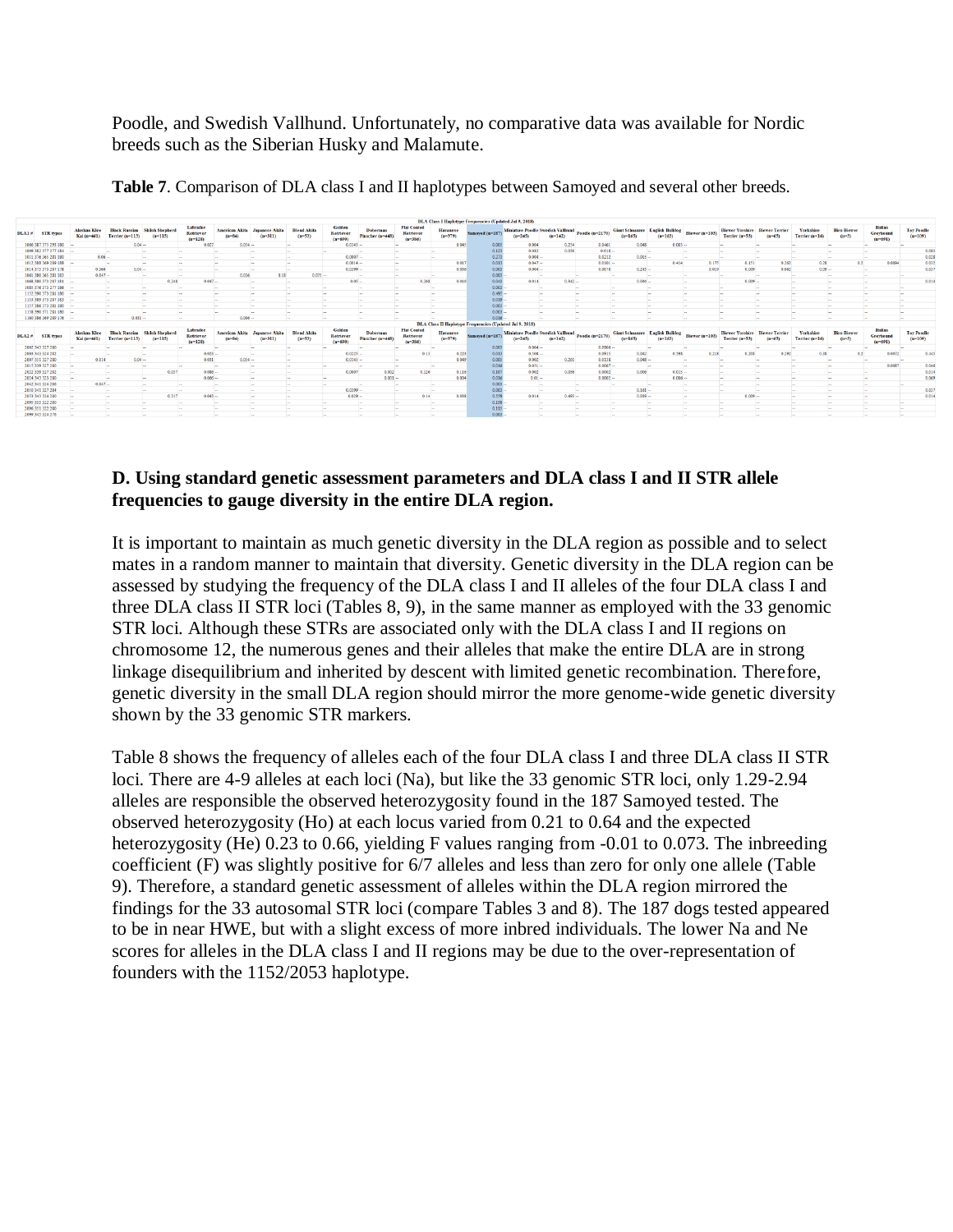**Table 8.** Standard Genetic Assessment Samoyed using 7 STRs in the DLA region (Updated October 09, 2019)

|                                        | N. | Na l | Ne Ho He                      | F. |
|----------------------------------------|----|------|-------------------------------|----|
| Mean 192 6.143 2.100 0.472 0.486 0.027 |    |      |                               |    |
| <b>SE</b>                              |    |      | 0.620 0.208 0.052 0.055 0.009 |    |

**Table 9.** Assessment of genetic diversity within DLA region using the frequencies of alleles for each of the 4 STR loci associated with DLA class I and the 3 STR loci associated with class II. (Updated October 09, 2019)

| # | Locus                     | N.    | <b>Na</b> | <b>Ne</b> | Hο                      | He | F                        |  |
|---|---------------------------|-------|-----------|-----------|-------------------------|----|--------------------------|--|
|   | 1 DLA I-3CCA 192 9        |       |           |           | 2.941 0.639 0.660 0.032 |    |                          |  |
|   | <b>2 DLA I-4ACA</b> 192 6 |       |           |           | 2.442 0.571 0.590 0.032 |    |                          |  |
|   | <b>3 DLA I-4BCT</b> 192 5 |       |           |           |                         |    | 1.619 0.387 0.382 -0.013 |  |
|   | 4 DLA1131                 | 192 8 |           |           |                         |    | 1.612 0.380 0.380 -0.001 |  |
|   | 5 5ACA                    | 1926  |           |           | 2.458 0.576 0.593 0.029 |    |                          |  |
|   | 6 SACT                    | 192.4 |           |           | 2.334 0.534 0.571 0.066 |    |                          |  |
|   | 7 5BCA                    | 1925  |           |           | 1.293 0.216 0.227 0.048 |    |                          |  |

# **III. Known or presumed heritable diseases of Samoyed**

Several diseases that appear to be heritable, but not genetically defined, have been observed at low frequency in the breed.<sup>k,m</sup> Many of these disorders have evolved with the domestic dog over time and inherited by descent as breeds have been created [3]. Except for hip dysplasia, which is considered one of the more serious heritable disorders of Samoyed, most heritable and potentially heritable disease traits of the breed have been of minor importance.<sup>k</sup> There are only four simple deleterious genetic disorders in Samoyed with defined causes: 1) X-linked glomerulopathy [4], 2) X-linked progressive retinal atrophy  $[5]^{m}$ , 3) an incomplete dominant short-limbed defect with ocular abnormalities [6, 7], and 4) an autosomal recessive ameliogenesis imperfecta (enamel hypoplasia) has been recently reported in the breed [11]. Posterior cataracts have also been described in the breed and are probably of simple genetic origin. $<sup>n</sup>$ </sup>

Autoimmune disorders are common among pure breeds of dogs and are polygenic in nature. They have been linked to the degree of inbreeding in breeds such as the Standard Poodle [12] and Italian Greyhound [13] and are likely similar in other breeds. Autoimmune disorders reported in Samoyed include endocrine alopecia, type 1 diabetes mellitus, uveoermatological syndrome (VKH), keratoconjunctivitis sicca, and nasal planum depigmentation.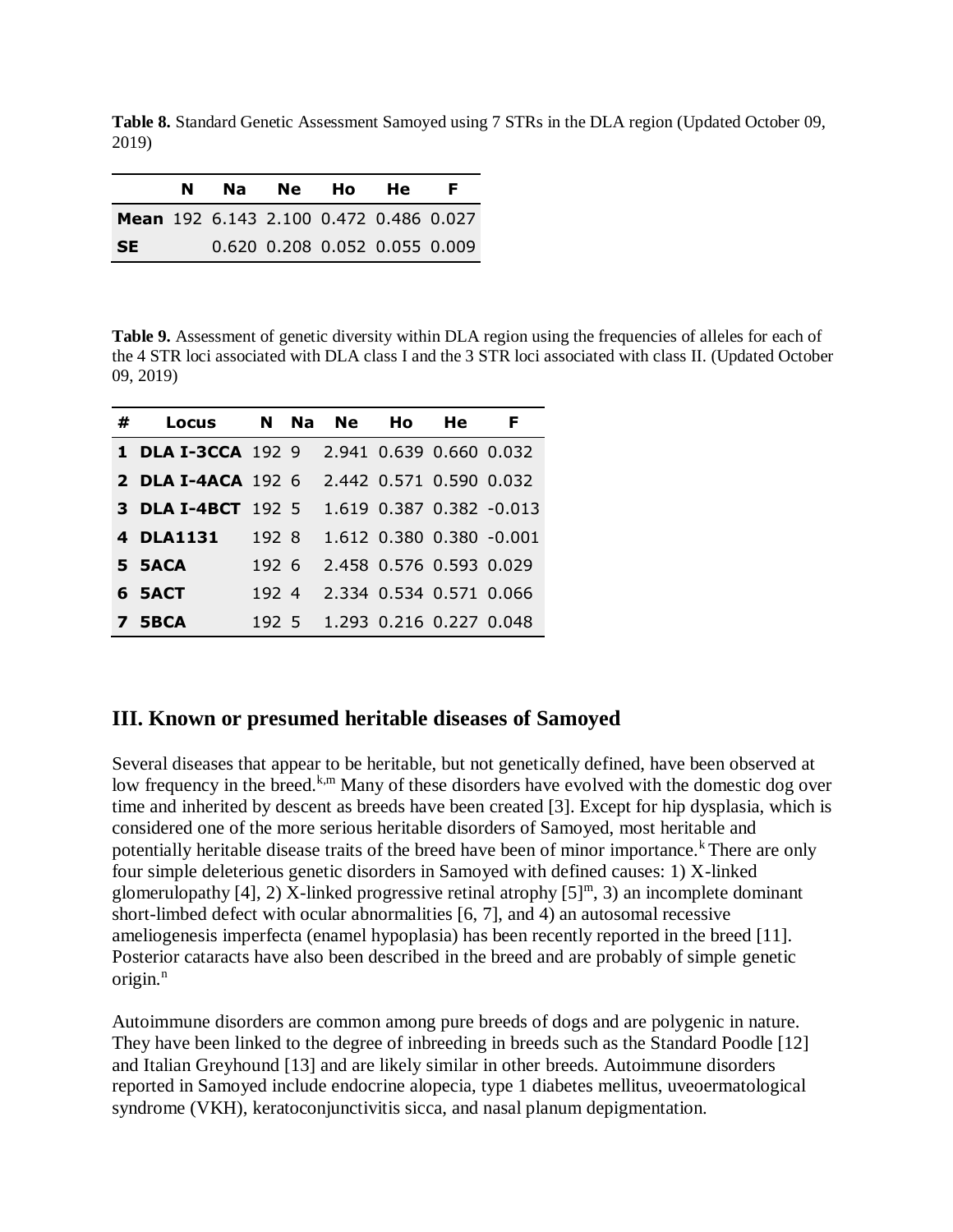# **IV. Interpretation of genetic diversity test data for Samoyed**

# **A. Genetic diversity**

The Samoyed breed has average genetic diversity among the breeds that we have studied based mainly on the Na and Ne values, IR/IRVD curve overlap and DLA class I and II haplotypes. The breed has less genetic diversity than Miniature, Toy and Standard Poodles, Italian Greyhounds, Golden Retriever, Labrador Retriever, Havanese, Akita and Alaskan Klee Kai; similar genetic diversity to Black Russian Terriers, Flat Coated Retriever, Doberman Pinscher and Giant Schnauzer; and greater genetic diversity than Shiloh Shepherds and Swedish Vallhunds.

A lack of genetic diversity is not serious, providing that the founders of the breed were genetically healthy and if this original diversity has been maintained and in balance through sound breeding practices. There is evidence that some genetic defects such as recessive X-linked PRA and posterior cataracts were present in founders common to other Nordic breeds and then passed down within the breed by descent. Such disorders will often stay at low incidence if genetic diversity is maintained, population size kept large, and artificial genetic bottlenecks avoided. X-linked glomerulopathy, incomplete dominant short-limb defect with ocular abnormalities, and autosomal recessive enamel hypoplasia are genetic disorders are genetic disorders that appear to have arisen after the breed was founded. The fact that several genetic disorders have appeared in Samoyed indicates that there have been periods of excessive positive artificial selection since its inception, and this coupled with relatively low genetic diversity, allowed these deleterious traits to be amplified and become clinically apparent [11].

Although most breeds have been successful in maintaining equality in observed (actual) and expected heterozygosity, there are always a small number of individuals in a breed that are products of excessive inbreeding, but fortunately these dogs are usually balanced by a small group of dogs that are highly outbred. The bulk of the population would be in between, resulting in a population that is in a state equivalent to HWE in a wild population. The most accurate way to identify highly inbred and outbred individuals would be through DNA testing and IR values.

# **B. Origin of breed**

The origins of most breeds are open to differences of opinion, memory, and historical records. The Samoyed is held up as an example of the outstanding sled and sledge dogs used in the late nineteenth and early twentieth century by Arctic and Antarctic explorers. However, numerous photographs of these dogs showed them to be very heterogeneous in appearance, medium-sized with thick double coats, large feet, smaller ears, and fluffy curved tails. There is also anecdotal evidence that the lighter colored dogs fared better in Arctic and Antarctic conditions than dark coated dogs. Therefore, the modern Samoyed tends to be a conceptual model of the ideal sled/sledge dog as seen by the public of the time. However, well-conditioned Samoyed are still capable of working in snow and ice and pulling sleds.

There is genetic evidence that supports a common origin of Samoyed, Siberian Husky, and Malamute breeds. Samoyed and Siberian Husky suffer from the identical genetic late onset form of recessive X-linked progressive retinal atrophy. An inherited disorder causing bilateral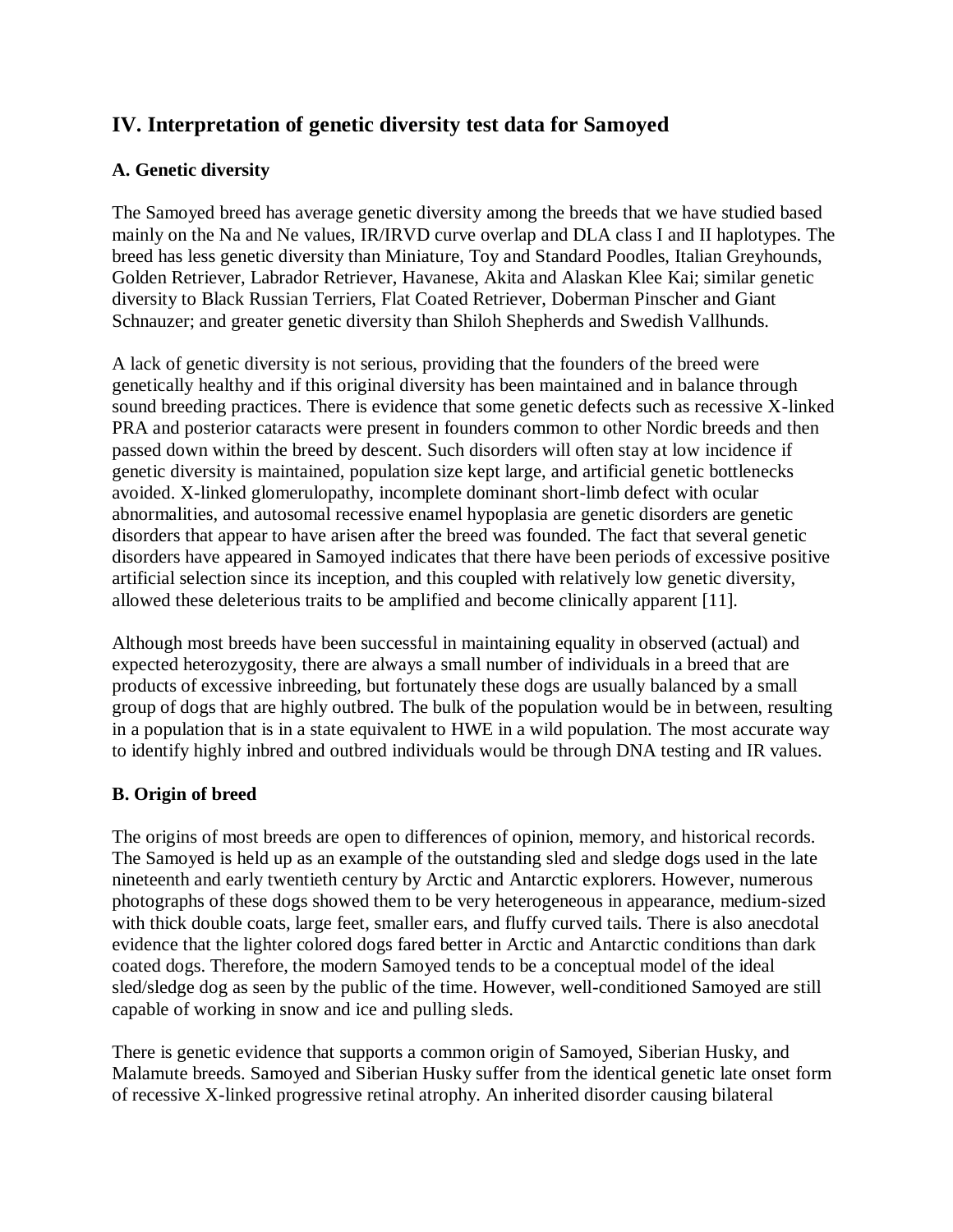posterior cortical type cataracts in 1-3- year old Siberian Husky, Samoyed and Alaskan Malamute has also been reported. Where and when these mutations occurred is unknown, but it appears that they were present in founders of these breeds and then inherited by descent as the breeds were standardized and refined to their present states.

The DLA class I and II haplotypes are inherited by descent as relatively conserved blocks of genes that can be also used to investigate breed founders. The greatest sharing of currently known STR-associated DLA haplotypes is with the Labrador and Golden Retrievers, Miniature and Standard Poodles, Havanese, and Swedish Vallhund (Table 7). The Vallhund relationship is most interesting as the Vallhund, except for the chondrodystrophic short legs and coat color/pattern, appears much like common Nordic breeds. Unfortunately, we do not yet have DLA haplotype information on other Nordic breeds such as the Siberian Husky and Malamute with which to compare Samoyed.

The 1152/2053 haplotype is unique to the breed and is present in over one-half of contemporary Samoyeds. The origin of this haplotype was either from a single dog or a small number of closely related individuals, the genetics of which have been strongly conserved during breed standardization and refinements. It is likely, therefore, that physical traits of this dog(s) are strongly tied to the breed standard. Three dogs appear to play key roles in the foundation of the breed: 1) Sabarka was a white dog from Archangel, Russia that was gifted to Clara Kilburn-Scott by her husband Ernest, 2) Whitey Petchora was a cream-colored dog that caught the fancy of Ernest during his travels in Northern Europe, and 3) Antarctic Buck was a large white dog that had been part of an Antarctic expedition and subsequently rescued from an Australian zoo by the Kilburn-Scott's.

# **C. How will you be given the results of DNA-based genetic diversity testing on your dog?**

After a sample is submitted for genetic testing, the identity of the dog and owner will be replaced by a laboratory barcode identifier. This identifier will be used for all subsequent activities and each owner will be provided with a certificate that reports the internal relatedness, genomic STR genotypes and DLA class I and II haplotypes for the dog(s) tested. The internal relatedness value for the dog compared to the entire population.

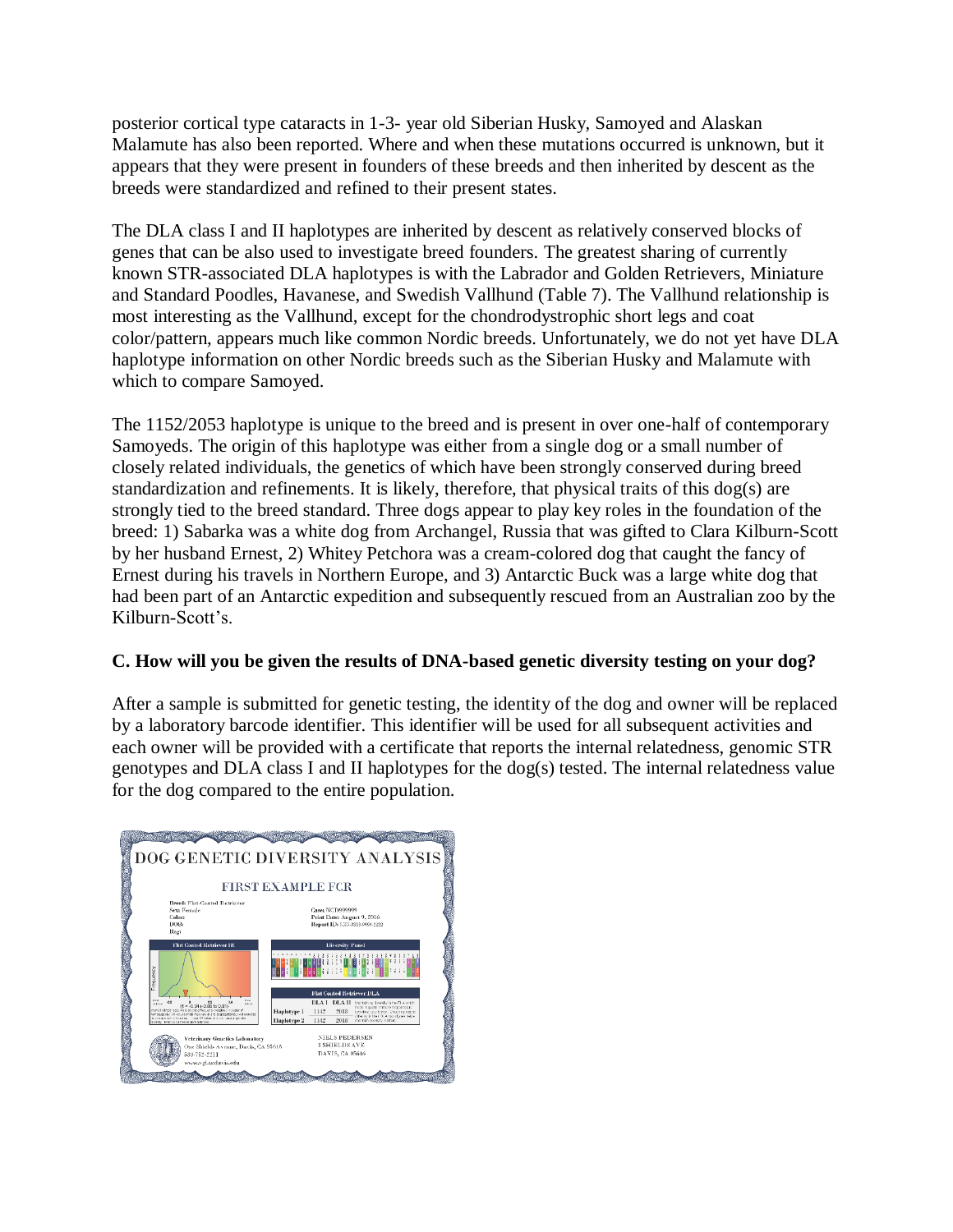#### **D. What should you do with this information?**

The goal for Samoyed breeders should be to continue to produce puppies with IR scores less than 0, and with time even lower scores. Although Samoyed appeared to be randomly breeding, there was a subpopulation of dogs that were much more inbred than the rest of the population. Fortunately, there is also a small population of dogs that were much more outbred (heterozygous) than the average Samoyed. Therefore, there is a possibility to better balance genetic diversity in the breed. Mates should be selected to avoid homozygosity at any genomic loci or DLA class I and II haplotype and encourage the use of dogs with less common genomic alleles or DLA haplotypes. Maintaining existing genomic diversity will require using IR values of potential mates based on the 33 STR loci to assure puppies of equal or greater overall diversity, like what is being done by many Standard Poodle breeders. However, IR values, because they reflect the unique genetics of each individual, cannot be used as the criteria for selecting ideal mates. Mates with identical IR values may produce puppies significantly more or less diverse than their parents. Conversely, a mating between dogs with high IR values, providing they are genetically different, may produce puppies having much lower IR scores than either parent. A mating between a dog with a high IR value and a low IR value, providing the latter has few alleles and DLA haplotypes in common, will produce puppies much more diverse than the highly inbred parent. Breeders should also realize that a litter of puppies may have a wide range of IR values, depending on the comparative contributions of each of the parents. The more genetically diverse and different the parents, the greater the range of IR values in their offspring.

The next step is to compare the DLA class I and II haplotypes. You want to avoid breeding pairs that will produce puppies that will be homozygous for the same haplotypes, and once again, less common haplotypes may offer more diversity than common ones.

Breeders who do not have access to computer programs to predict the outcome of matings based on IR values of sire and dam can also compare values by manual screening. Potential sires and dams should be first screened for genetic differences in alleles and allele frequencies for the 33 genomic STR loci. Some extra weight should be given to rare vs common alleles. This information is included on all certificates and on the breed-wide data on the VGL website.

Puppies, once born, should be tested for their actual IR values, which will reflect the actual genetic impact of each parent on internal diversity. Considerations of mate choices for genetic diversity should be balanced with other breeding goals but maintaining and/or improving genetic diversity in puppies should be paramount.

An additional goal of this study is to contribute this genetic information to a web repository, hopefully under the control of the registry. The best format for such a repository and testing has been provided by Standard Poodle breeders. This information could be incorporated into a mate selection service that will allow a breeder to identify, among all of the dogs tested, potential mates that would be most ideal for increasing genetic diversity in their litters- [https://www.betterbred.com/.](https://www.betterbred.com/)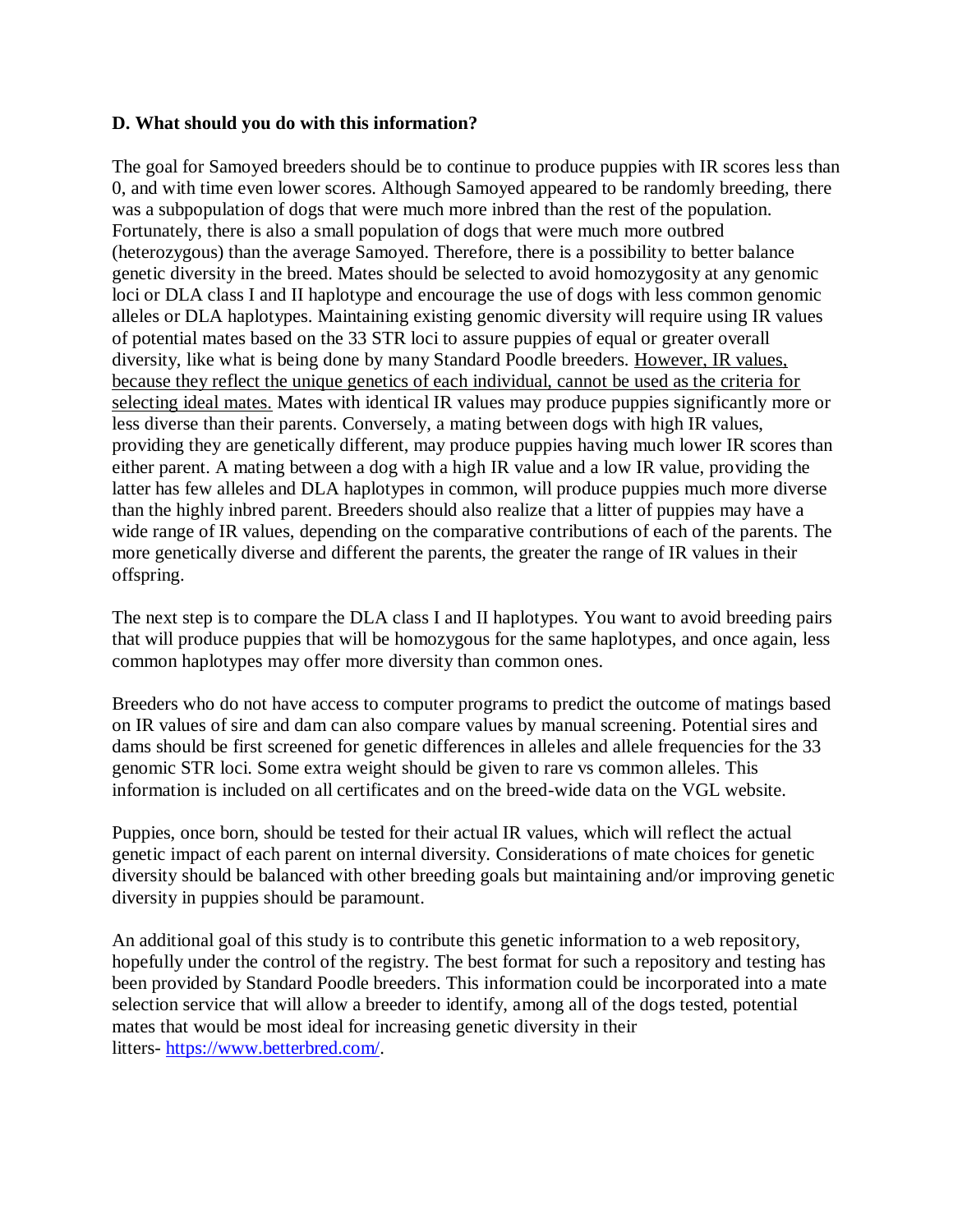# **References**

1. Beauchamp RG. Samoyed, *Comprehensive Owner's Guide*. i5 Publishing (Lumina Media), Irvine, CA, USA, 2012

2. Nansen F. *Farthest North. The epic adventure of a visionary explorer*. Skyhorse Publishing, Inc., New 970 York, NY, 2008. Original publication, Harper and Brothers, New York, NY, 1897.

3. Bellumori TP, Famula TR, Bannasch DL, Belanger JM, Oberbauer AM. Prevalence of inherited disorders among mixed-breed and purebred dogs: 27,254 cases (1995–2010). J Am Vet Med Assoc. 2013; 242:1549–55.

4. Jansen B, Tryphonas L. Wong, J, Thorner P, Maxie MG, Valli VE, Baumal R, Basrur PK (1986). "Mode of inheritance of Samoyed hereditary glomerulopathy: an animal model for hereditary nephritis in humans". J. Lab Clinical Med. 1986; 107:551–555.

5. Zangerl B, Johnson JL, Acland GM, Aguirre GD. Independent Origin and Restricted Distribution of RPGR Deletions Causing XLPRA. J Hered 2007; 98:526–530.

6. Meyers VN, Jezyk PF, Aguirre GD, Patterson DF (1983). "Short-limbed dwarfism and ocular defects in the Samoyed dog". J Am Vet Med Assoc. 1983; 183:975–979.

7. Acland GM. Retinal dysplasia in the Samoyed dog is the heterozygous phenotype of the gene (drds) or short limbed dwarfism and ocular defects. Trans Am College Vet Ophth. 1991; 22:44.

8. Summers JF, Diesel G, Asher L, McGreevy PD, Collins LM 983 Inherited defects in pedigree dogs. Part 2: Disorders that are not related to breed standards. Vet J. 2010;183: 39-45.

9. Pedersen N, Liu H, Theilen G, Sacks B. The effects of dog breed development on genetic diversity and the relative influences of performance and conformation breeding. J Anim Breed Genet. 2013; 130:236–48.

10. Asher L, Diesel G, Summers JF, McGreevy PD, Collins LM. Inherited defects in pedigree dogs. Part 1: 989 disorders related to breed standards. Vet J. 2009; 182:402-411.

11. Pedersen NC, Shope B, Liu H. An autosomal recessive mutation in SCL24A4 causing enamel hypoplasia in Samoyed and its relationship to breed-wide genetic diversity. Canine Genet. Epidemiol. 2017; 4: 11.

12. Pedersen NC, Brucker L, Tessier NG, Liu H, Penedo MC, Hughes S, Oberbauer A, Sacks B. The effect of genetic bottlenecks and inbreeding on the incidence of two major autoimmune diseases in standard poodles, sebaceous adenitis and Addison's disease. Canine Genet Epidemiol. 2015;2: 14.

13. Pedersen NC, Liu H, Leonard A, Griffioen L. A search for genetic diversity among Italian Greyhounds from Continental Europe and the USA and the effect of inbreeding on susceptibility to autoimmune disease. Canine Genet Epidemiol. 2015; 2: 17.